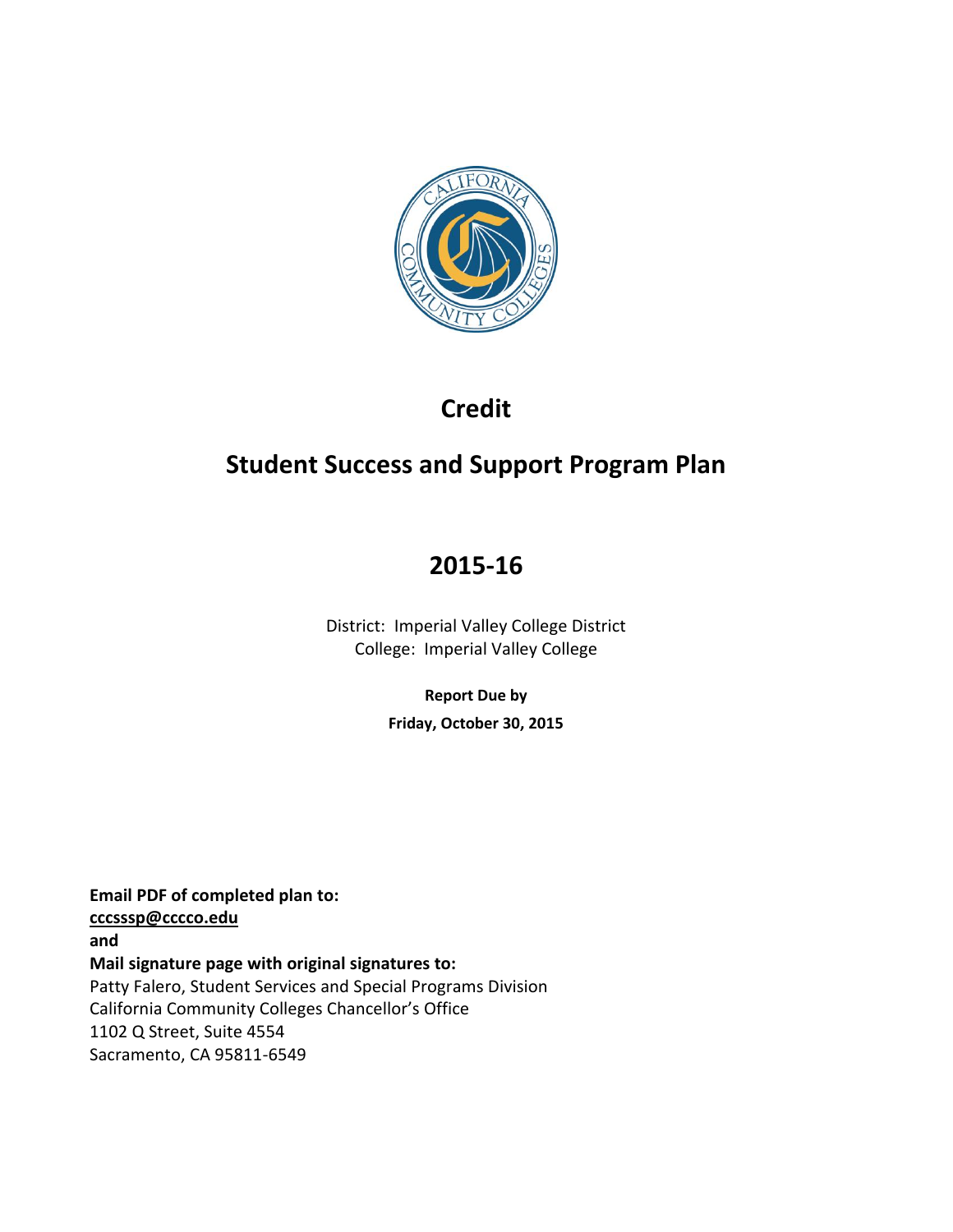#### **Instructions for Completion of the College Student Success and Support Program Plan**

#### **INTRODUCTION**

The purpose of the credit Student Success and Support Program (SSSP) Plan is to outline and document how the college will provide SSSP services to credit students<sup>1</sup>. The goal of this program is to increase student access and success by providing students with core SSSP services to assist them in achieving their educational and career goals.

More specifically, colleges are to:

- Provide **at least** an abbreviated student education plan (SEP) to all entering students with a priority focus on students who enroll to earn degrees, career technical certificates, transfer preparation, or career advancement.
- Provide orientation, assessment for placement, and counseling, advising, and other education planning services to all first-time students<sup>2</sup>.
- Provide students with any assistance needed to define their course of study and develop a comprehensive SEP by the end of the third term but no later than completion of 15 units.
- Provide follow-up services to at-risk (students enrolled in basic skills courses, students who have not identified an education goal or course of study, or students on academic or progress probation).

#### **INSTRUCTIONS AND GUIDELINES**

l

## *Please carefully review these instructions and resources, including the SSSP Handbook, relevant sections of the Education Code and title 5 regulations before completing the program plan.*

The program plan is set up as a Word document. As you enter your responses below each question, the document will expand to accommodate the information provided. *Colleges are to use the template as provided.* When complete, also save the document as a PDF file and email it as an attachment to [cccsssp@cccco.edu](mailto:cccsssp@cccco.edu) with the name of the college and "SSSP Credit Program Plan" in the subject line. Mail the signature page with the original signatures, along with the separate Budget Plan signature page, by the due date (Oct.  $30<sup>th</sup>$ ).

The program plan is to be submitted on an annual basis<sup>3</sup>. When writing the program plan, assume that the reader knows nothing about your program and will have only your document to understand the delivery of program services and resources needed for implementation. Be sure to include input from faculty, staff, administrators and students in the development of this plan (per title 5, §55510[b]).

All state-funded SSSP services, procedures, and staff activities must be described in the program plan. Section 78211.5(b) of the Education Code permits districts and colleges to expend these categorical funds only on SSSP activities approved by the Chancellor. Please be sure all expenditures

 $1$  Colleges operating SSSP programs for noncredit students must prepare a separate noncredit plan.

 $2$  A first-time student is defined as a student who enrolls at the college for the first time, excluding students who transferred from another institution of higher education, and concurrently enrolled high school students.

 $^3$  The program plan is now required on an annual basis due to new SSSP requirements focusing funding on core services, changes related to priority enrollment, mandatory core services, and the significant increases in funding in 2013-14, 2014- 15 and 2015-16. As implementation and funding stabilizes, this requirement may be revisited.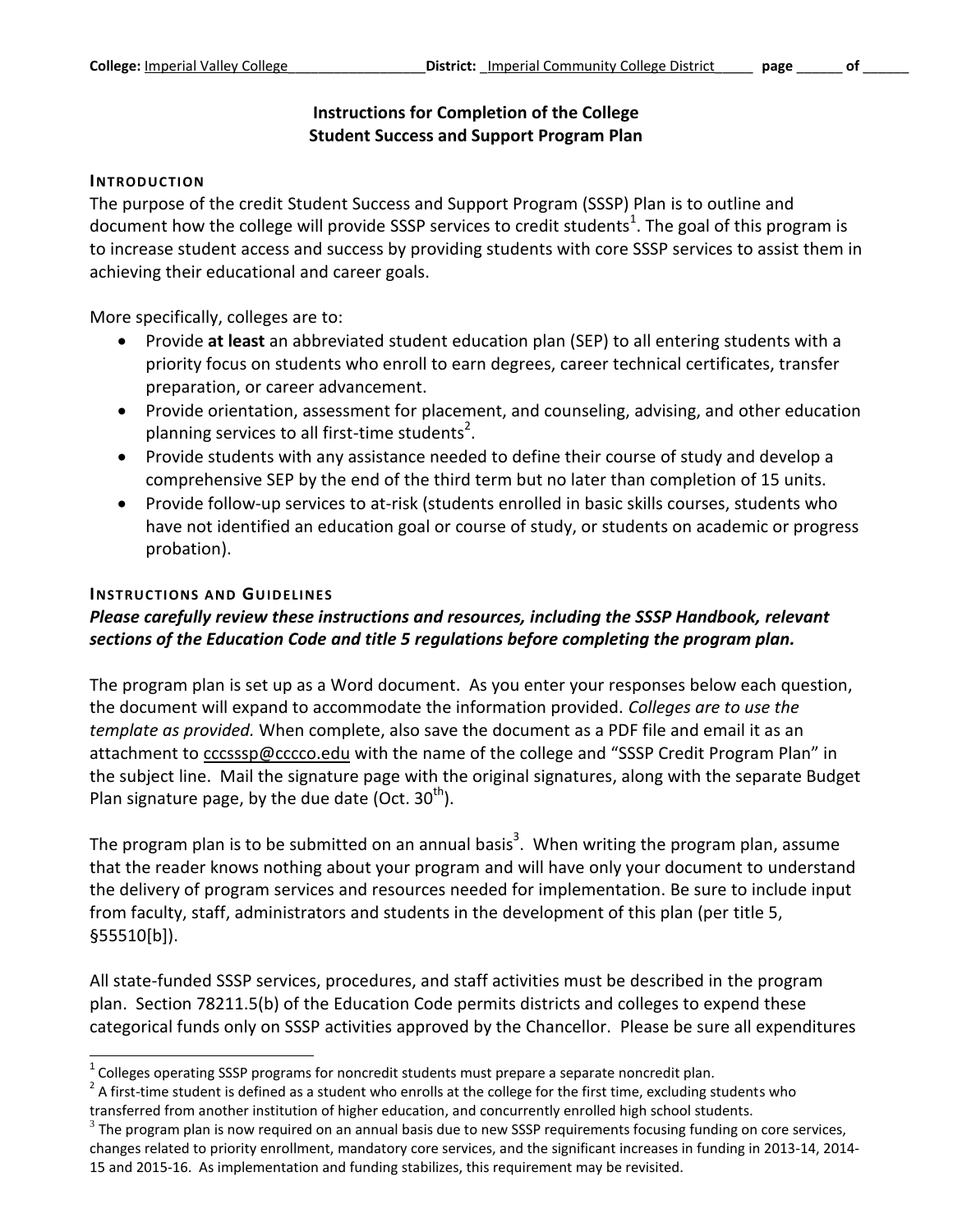are consistent with the [SSSP Funding Guidelines](http://extranet.cccco.edu/Portals/1/SSSP/Matriculation/SSSP%20Handbook%202014/Chapter%204%20-%20SSSP%20Funding%20Guidelines.pdf) or your plan may not be approved. The information provided and the funding source should be clearly indicated in the plan narrative and correspond with expenditures listed in the Budget Plan. In districts with more than one college, the college program plan must also address any portion of the college's allocation expended by the district. The program and budget plans will also be compared with the colleges' credit SSSP Year-End Expenditure Report to monitor for consistency. Note that SSSP funds may not be used to supplant general or state categorical (restricted) funds currently expended on SSSP activities. Any services provided should supplement--not supplant--any services provided to students currently participating in college categorical programs and any other federal, state, and local programs.

The SSSP Plan is divided into six sections. The Budget Plan is a separate document.

- I. Program Plan Signature Page
- II. Planning & Core Services
	- A. Planning
	- B. Orientation
	- C. Assessment for Placement
	- D. Counseling, Advising, and Other Education Planning Services
	- E. Follow-up for At-Risk Students
	- F. Other SSSP/Match Expenditures
- III. Policies
	- A. Exemption Policy
	- B. Appeal Policies
	- C. Prerequisite and Corequisite Procedures
- IV. Professional Development
- V. Attachments

Links to program resources are provided below to assist with the development of your SSSP Plan.

### **RESOURCES**

- $\triangleright$  [Seymour-Campbell Student Success Act of 2012](http://www.leginfo.ca.gov/pub/11-12/bill/sen/sb_1451-1500/sb_1456_bill_20120927_chaptered.pdf)
- $\triangleright$  California Code of Regulations
- $\triangleright$  [Chancellor's Office Student Equity web page](http://extranet.cccco.edu/Divisions/StudentServices/StudentEquity.aspx)
- $\triangleright$  [Accrediting Commission for Community and Junior Colleges](http://www.accjc.org/)
- > [Chancellor's Office Basic Skills website](http://extranet.cccco.edu/Divisions/AcademicAffairs/BasicSkillsEnglishasaSecondLanguage.aspx)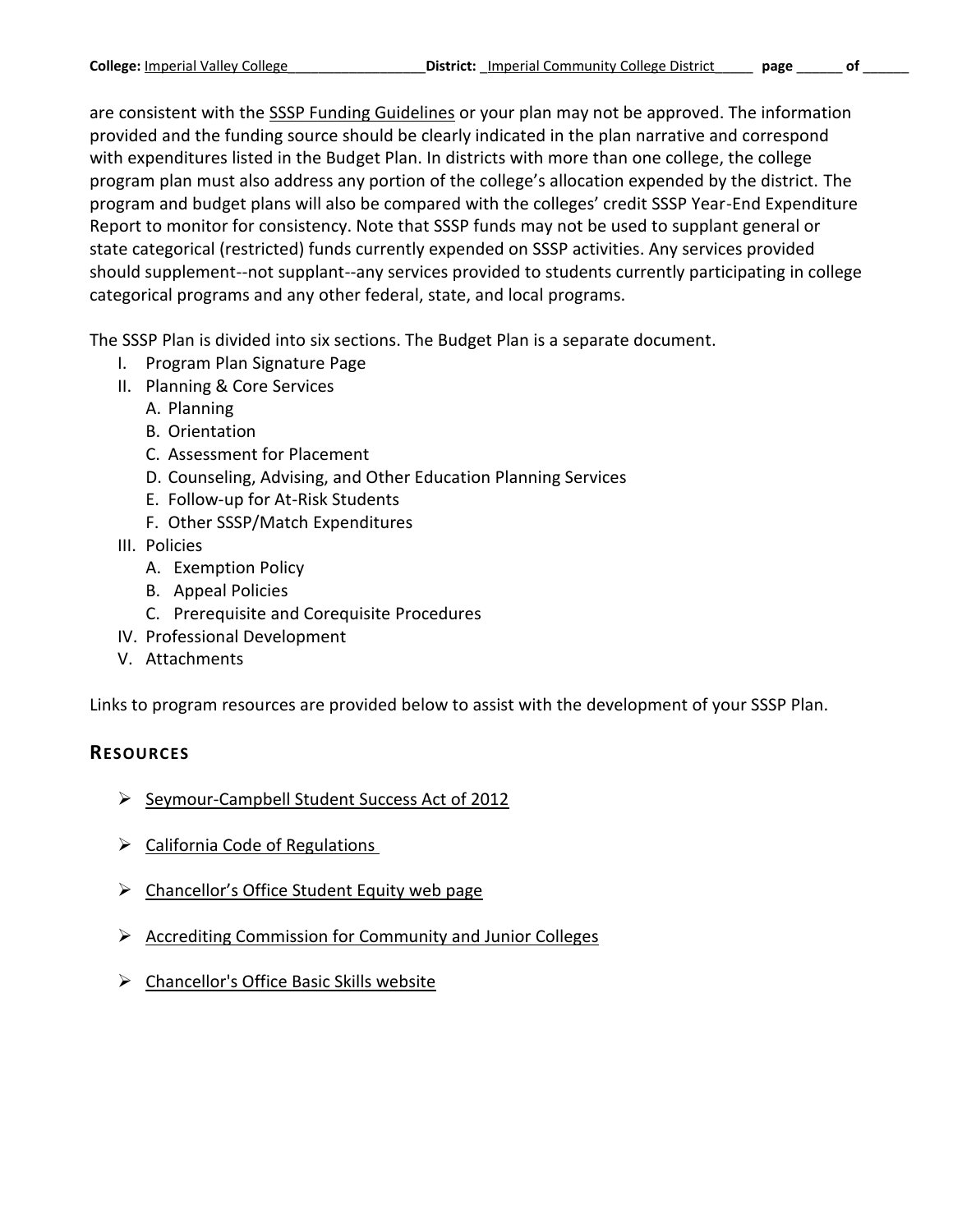#### **SECTION I. STUDENT SUCCESS AND SUPPORT PROGRAM PLAN SIGNATURE PAGE**

College Name: IMPERIAL VALLEY COLLEGE

District Name: IMPERIAL COMMUNITY COLLEGE DISTRICT

We certify that funds requested herein will be expended in accordance with the provisions of Chapter 2 (commencing with Section 55500) of Division 6 of title 5 of the *California Code of Regulations* and *California Education Code* sections 78210-78219*.*

| Name: Norma Núñez de la contrata de la contrata de la contrata de la contrata de la contrata de la contrata de |  |
|----------------------------------------------------------------------------------------------------------------|--|
|                                                                                                                |  |
| Signature of the SSSP Supervising Administrator                                                                |  |
| Name: Ted Ceasar Manual Manual Manual Manual Manual Date: Manual Date: Manual Manual Manual Manual Manual Manu |  |
|                                                                                                                |  |
|                                                                                                                |  |
| Name: Dr. Nicholas Akinkuoye Manuel Allen Barrett Barrett Manuel Date: Manuel Date:                            |  |
|                                                                                                                |  |
| Signature of College Academic Senate President: _________________________________                              |  |
| Name: Michael Heumann Manuel Allen and Manuel Manuel Allen Bate: Michael Meumann                               |  |
|                                                                                                                |  |
|                                                                                                                |  |
| Name: Dr. Victor Jaime and Contact Contact Date: Contact Date: Contact Dr. Victor Jaime                        |  |
|                                                                                                                |  |
|                                                                                                                |  |
|                                                                                                                |  |
| Contact information for person preparing the plan:                                                             |  |

| Name: Norma Núñez               | Title: SSS Program Director |
|---------------------------------|-----------------------------|
| Email: norma.nunez@imperial.edu | Phone: 760.355.6216         |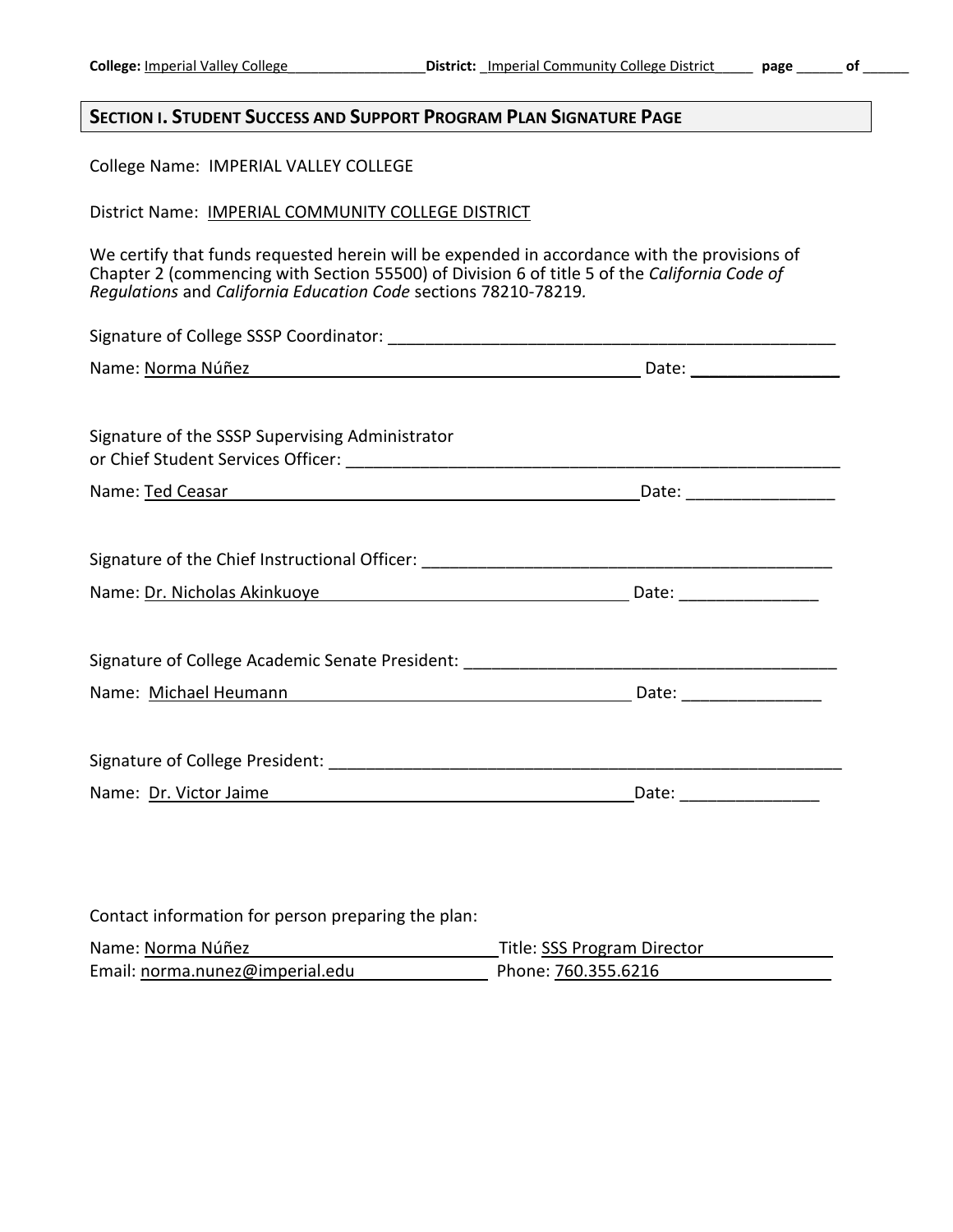**Directions:** Please provide a brief but thorough answer to each of the following questions relating to how your college is meeting the requirements to provide core services under title 5, section 55531. Do not include extraneous information outside the scope of SSSP. Projected expenditures should correspond to items listed in the Budget Plan. Answers should be entered in the document below each question.

#### **A. Planning**

 $\overline{\phantom{a}}$ 

1. **a. Describe the planning process for updating the 2015-16 SSSP Plan.**

At Imperial Valley College in preparation for updating the 2015-2016 SSSP Plan the Student Success & Support Program Director and staff reviewed the data for every activity that was offered throughout the past year sponsored by the program. Each activity was scrutinized, data was gathered and suggestions were made on how to improve the activity and/or outcomes for the coming year. If an activity did not yield the expected results it will be reconsidered and if need be replaced.

- **b. What factors were considered in making adjustments and/or changes for 2015-16?** Since the goals of the Student Success & Support Program are to increase student access and success by providing students with core services to assist them in achieving their educational and career goals, it made sense to review each of the core services to gage how effective the activities were in each area. Factors that were considered were; the ease of accessing the services, how did the activity help the students move through the college system, did it help them transition smoothly or did it create a barrier? Were the on-line programs that were put in place student, staff and faculty friendly? What opportunities were offered for training?
- **c. In multi-college districts, describe how services are coordinated among the colleges.**

#### **N/A**

**d. Briefly describe how the plan and services are coordinated with the student equity plan and other district/campus plans (***e.g.***, categorical programs) and efforts including accreditation, self-study, educational master plans, strategic plans, Institutional Effectiveness, the Basic Skills Initiative, Adult Education (Assembly Bill 86), and departmental program review.**

The College is working to ensure that the SSSP plan is aligned with the College's Educational Master Plan, as well as the Equity Plan, Basic Skills Initiative Plan, and Accreditation. A coordinated effort to eliminate duplicity of effort and to integrate the goals of the SSSP Plan with EOPS, Disabled Students Programs & Services (DSPS), and CalWORKs was made. Program Reviews were completed with data provided by the Director of Institutional Research that is disaggregated by gender, ethnicity, disability, economic status, and basic skills to align program review with the Student Equity and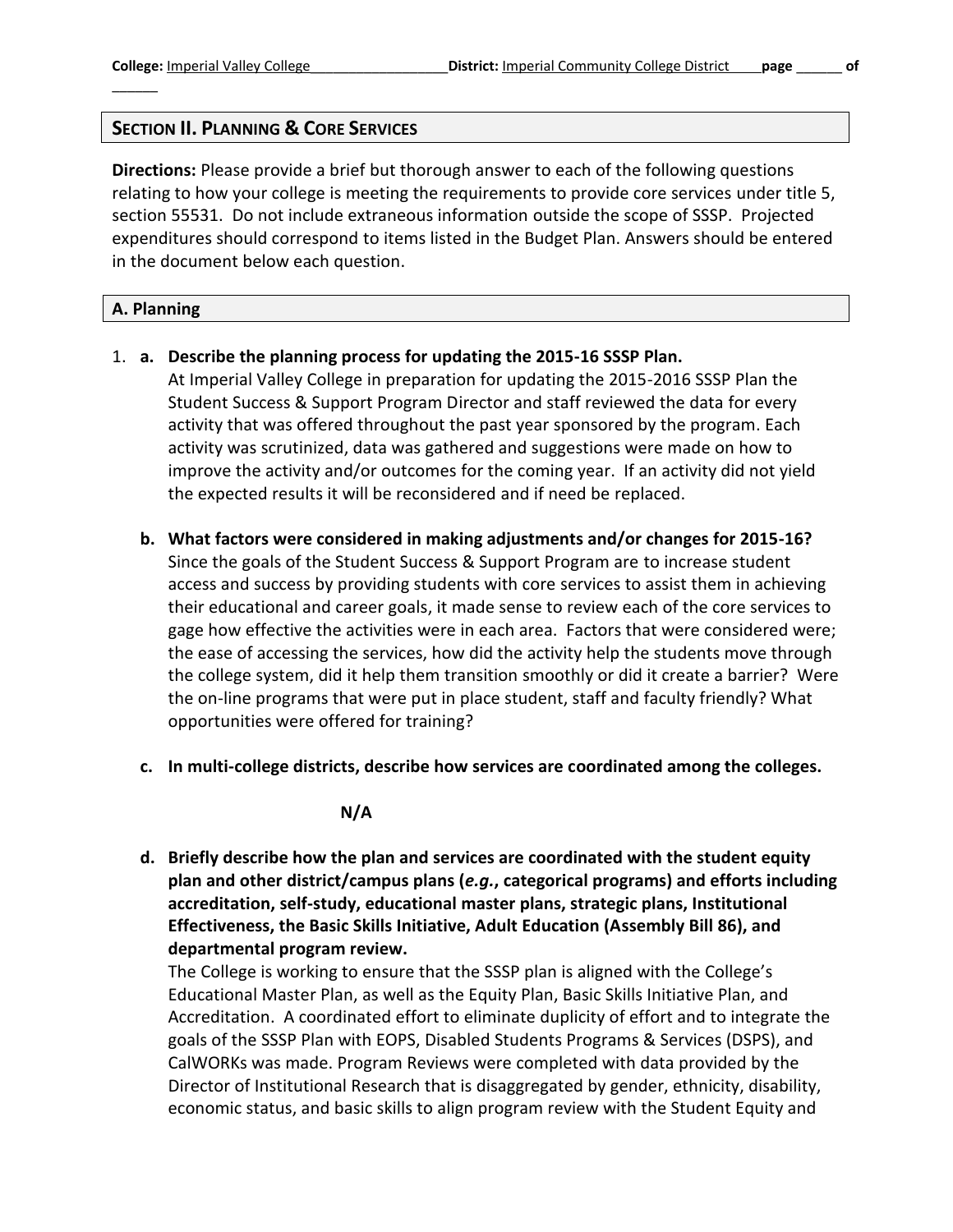SSSP Plans. The Dean of Counseling serves as Co-Chair of the Educational Master Planning Committee, and was Chair of the Student Equity Plan Committee. A new committee, was formed, Student Success and Equity in which the Student Success & Support Program Director is co-chair along with a faculty member. The Director of Institutional Research serves on all of these planning groups. In addition, the Dean of Counseling and the Director of Institutional Research are members of the Continuous Accreditation Readiness Team (CART). This helps ensure that the plans developed by these committees are coordinated and aligned with institutional goals and priorities.

#### 2. **Describe the college's student profile.**

Imperial Valley College is a comprehensive community college located in the Imperial Valley on a 160 acre site in the heart of Imperial County and is within reasonable commuting distance of all of the cities of the Valley. The College serves the community by providing transfer, degree, career-technical, foundational, transitional and continuing education programs in an environment that fosters student success. IVC is the only community College in the Imperial Community College District.

#### **Student Data Profile collected for Fall 2014 for students enrolled in Imperial Valley College**

#### **Student Count** for 2014 is 8,067.

| <b>Fall 2014</b><br>Student<br>Headcount |       |        |      |                   |             |           |              |                |              |              |             |
|------------------------------------------|-------|--------|------|-------------------|-------------|-----------|--------------|----------------|--------------|--------------|-------------|
| <b>Student</b><br><b>Status</b>          | Total | Female | Male | Gender<br>Unknown | Under<br>19 | $20 - 24$ | $25 -$<br>29 | $30 -$<br>34   | $35 -$<br>39 | $40 -$<br>49 | $50+$       |
| First-Time<br>Student                    | 2242  | 1179   | 1037 | 26                | 1399        | 373       | 120          | 86             | 59           | 86           | 119         |
| First-Time<br>Transfer<br>Student        | 100   | 49     | 51   | 0                 | 36          | 37        | 11           | $\overline{7}$ | 4            | 4            | 1           |
| Returning<br>Student                     | 1061  | 607    | 447  | 7                 | 26          | 374       | 219          | 121            | 84           | 118          | 119         |
| Continuing<br>Student                    | 4659  | 2759   | 1873 | 27                | 861         | 2357      | 593          | 278            | 191          | 247          | 132         |
| Special<br>Admit                         | 5     | 3      | 2    | 0                 | 5           | 0         | 0            | 0              | $\mathbf 0$  | 0            | $\mathbf 0$ |
| <b>Total</b><br><b>Enrolled</b>          | 8067  |        |      |                   |             |           |              |                |              |              |             |

#### **Gender**: 4,597 females and 3,410 males and 60 gender unknown

| <b>Fall 2014</b><br>Student<br>Headcount |       |        |       |                   |             |           |       |              |       |       |
|------------------------------------------|-------|--------|-------|-------------------|-------------|-----------|-------|--------------|-------|-------|
| <b>Student</b><br><b>Status</b>          | Total | Female | Male  | Gender<br>Unknown | Under<br>19 | $20 - 24$ | 30-34 | $35 -$<br>39 | 40-49 | $50+$ |
| First-Time<br>Student                    | 2242  | 52.6%  | 46.3% | 1.2%              | 62.4%       | 16.6%     | 3.8%  | 2.6%         | 3.8%  | 5.3%  |
| First-Time<br>Transfer<br>Student        | 100   | 49.0%  | 51.0% | 0.0%              | 36.0%       | 37.0%     | 7.0%  | 4.0%         | 4.0%  | 1.0%  |
| Returning<br>Student                     | 1061  | 57.2%  | 42.1% | 0.7%              | 2.5%        | 35.2%     | 11.4% | 7.9%         | 11.1% | 11.2% |
| Continuing<br>Student                    | 4659  | 59.2%  | 40.2% | 0.6%              | 18.5%       | 50.6%     | 6.0%  | 4.1%         | 5.3%  | 2.8%  |
| Special<br>Admit                         | 5     | 60%    | 40%   | 0%                | 100%        | 0%        | 0%    | 0%           | $0\%$ | $0\%$ |
| Total<br>Enrolled                        | 8067  |        |       |                   |             |           |       |              |       |       |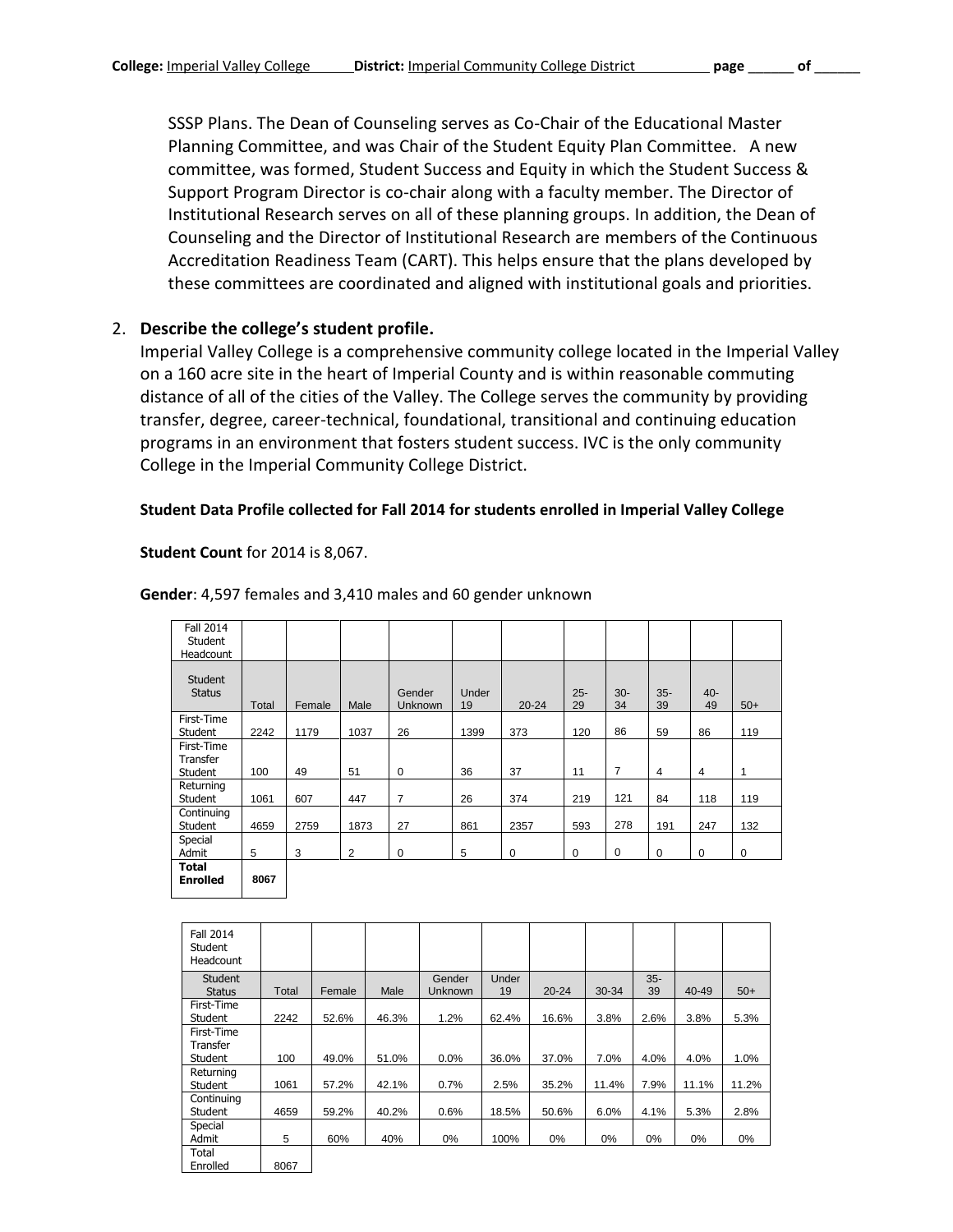| <b>Unit Load</b> | # of            | <b>Percent</b> |
|------------------|-----------------|----------------|
|                  | <b>Students</b> |                |
| $0.1 - 2.9$      | 127             | 1.57%          |
| $3.0 - 5.9$      | 1,218           | 15.10%         |
| $6.0 - 8.9$      | 1,154           | 14.31%         |
| $9.0 - 11.9$     | 1.499           | 18.58%         |
| $12.0 - 14.9$    | 2,938           | 36.42%         |
| $15+$            | 854             | 10.59%         |
| Non-Credit       | 277             | 3.43%          |

3. **Describe any partnerships among colleges or with high school districts, workforce agencies, or other community partners that assist with providing core services to new students.**

Imperial Valley College through the SSSP Student Success Specialists maintains a strong working relationship with the counselors at the 12 local high schools including continuation and private high schools. In the Fall the matriculation process begins with pre-admission information and guidance in completing the IVC admission application. Additionally, high school students and their parents are invited to attend Higher Ed Week, a collaborative effort between IVC and Imperial County Partnership for Higher Education (ICPHE) group composed of partners from UC, CSU, ROP, Cal-Soap and other agencies. Education options and preparation workshops for students as they progress from high school to college are highlighted.

IVC Student Success Specialists in conjunction with our ICPHE partners will be at the local high schools assisting students in completing their college admission applications to Imperial Valley College in October.

#### **B. Orientation**

**1. Were adjustments made to your orientation process based on outcomes from your 2014- 15 program plan?**

Yes, adjustments were made to the orientation process based on outcomes during the 2014-2015 program plan year. The IVC on-line orientation was developed by the Comevo Group specifically to meet the needs of Imperial Valley College students. The Comevo Group has implemented a new platform that will assist us in updating and enhancing the orientation. New videos will be added that will be presented in a more seamless fashion. Also full Spanish translation of the orientation will be implemented this year. Several Spanish orientations took place last year in order to accommodate our ESL population. Even so, not all Spanish speaking students took advantage of the workshops for which a lot of time and effort was dedicated. Having the online orientation in Spanish will facilitate the process for these students who will be able to access the on-line orientation at their own convenience.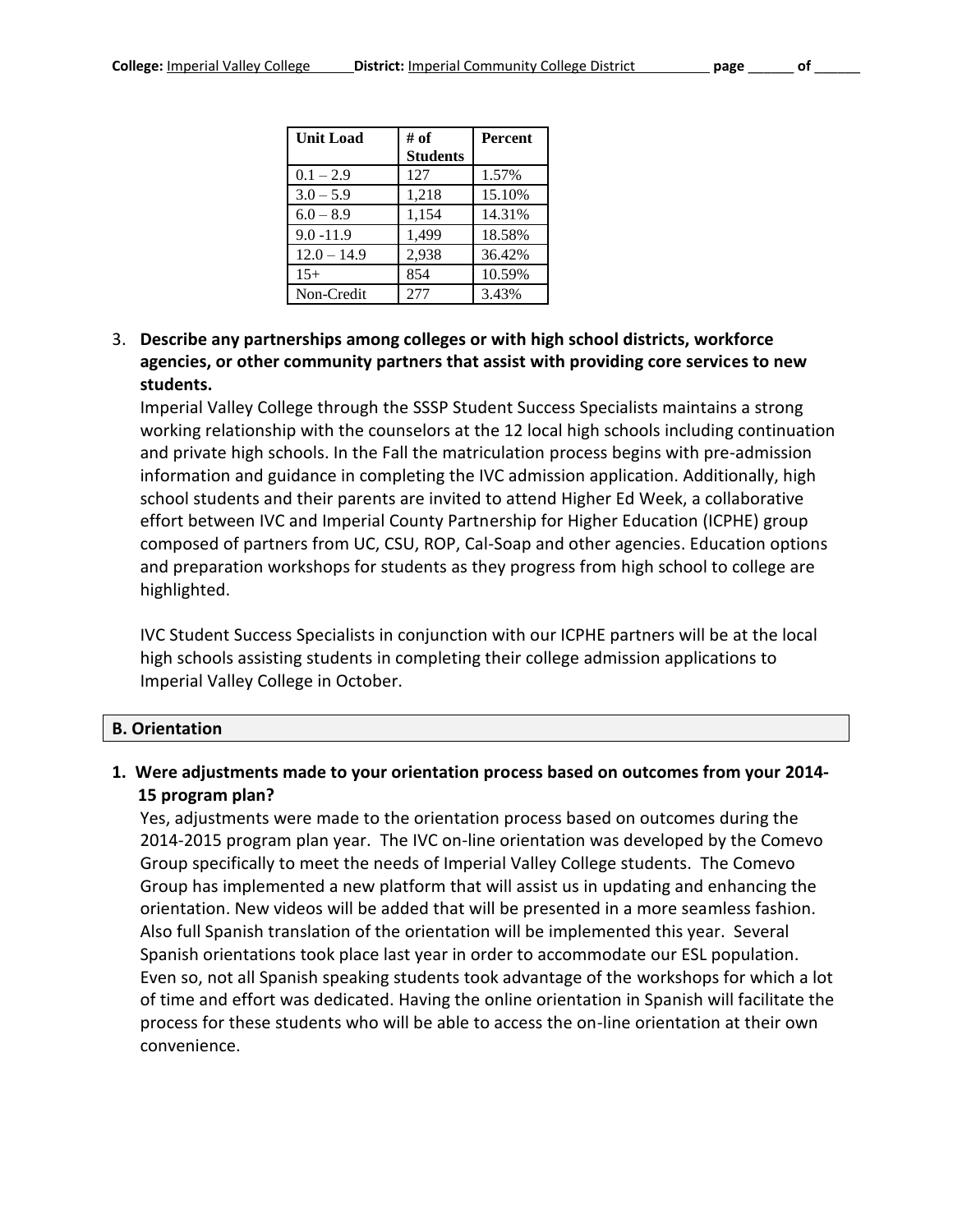# **2. a. How many students were provided orientation services in 2014-15?**

The charts below represent the number of students who completed the online orientation.

| 2014-2015 Academic Year |             |       |
|-------------------------|-------------|-------|
| Year                    | <b>TERM</b> | Total |
| 2014                    | 201430      | 10    |
|                         | 201510      | 174   |
|                         | 201520      | 13    |
| 2014 Total              |             | 197   |
| 2015                    | 201520      | 1080  |
|                         | 201530      | 449   |
|                         | 201610      | 550   |
| 2015 Total              |             | 2079  |
| <b>Grand Total</b>      | 2276        |       |

| <b>High School</b>         | Total<br><b>Seniors</b> | Completed<br>Orientation | Percentage |
|----------------------------|-------------------------|--------------------------|------------|
|                            |                         |                          |            |
| Aurora High School         | 46                      | 35                       | 76%        |
| <b>Brawley High School</b> | 287                     | 203                      | 71%        |
| Calexico High School       | 480                     | 411                      | 86%        |
| Calipatria High School     | 66                      | 28                       | 42%        |
| Central High School        | 333                     | 215                      | 65%        |
| Desert Oasis High School   | 26                      | 34                       | 131%       |
| Desert Valley High         |                         |                          |            |
| School                     | 29                      | 34                       | 117%       |
| Holtville High School      | 112                     | 77                       | 69%        |
| Imperial High School       | 206                     | 152                      | 74%        |
| <b>Mission School</b>      | 3                       | 3                        | 100%       |
| Southwest High School      | 324                     | 215                      | 66%        |
| Valley Academy             | 3                       | $\overline{2}$           | 67%        |
| Total                      | 1915                    | 1409                     | 74%        |

#### **High School Students who completed orientation by School**

Eight face to face orientation workshops were held for non-English speaking students with 95 students participating.

Orientations were also provided in a group setting for students who preferred face to face interaction, or were not comfortable using computers, or had any other extenuating circumstances. Students were asked to sign-up for any of the scheduled orientations and were guided through the orientation by a Student Success Specialist who was available to answer their questions.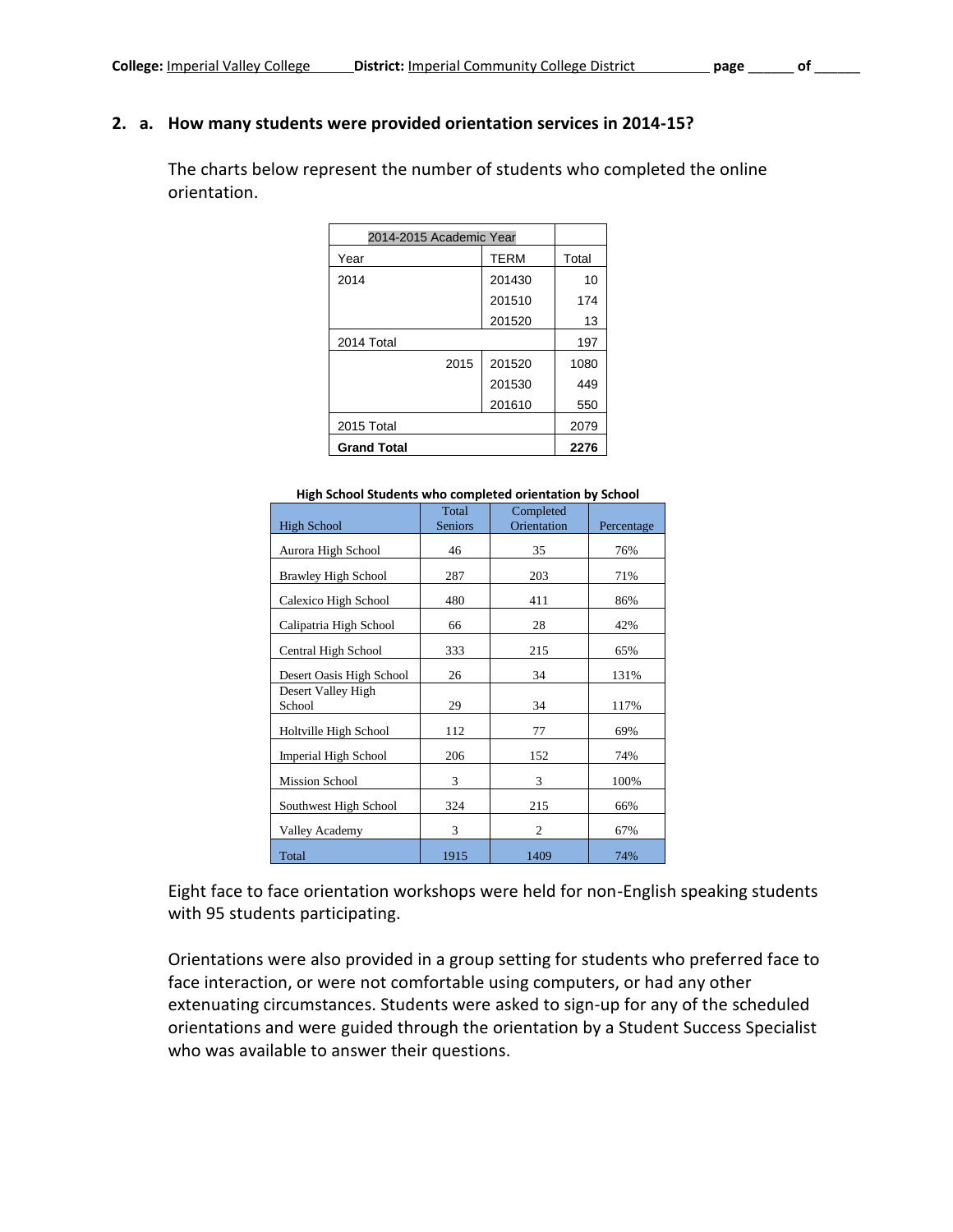Through our partnership with Imperial Valley Regional Occupational Program (IVROP), which offers a program called Accessing Careers through Education (ACE) for Foster Youth, Imperial Valley College provided orientation, assessment and other core services to the Foster Youth of the Imperial Valley in a classroom setting in order to make a personal connection with them.

In addition, special program orientations (EOPS, DSP&S, CalWORKs, and Student Support Services) conduct enhanced orientations for new students in their programs. The counseling staff in the programs provide information specific to their program requirements, expectations and services available.

#### **b. What percentage of the target population does this represent?**

The target populations for the core services of the Student Success & Support Program are all new non-exempt students. New non-exempt students that have never attended or been enrolled at another college. Based on our statistics there were 2,242 first time college students who enrolled Fall 2014 of those 1546 or 69% completed the orientation.

#### **c. What steps are you taking to reduce any unmet need or to ensure student participation?**

In order to ensure student participation in the core services the SSSP Director met with an IVC programmer to discuss and explore ways to allow the counselors to see at a glance who has received the core services. The Assessment scores already appear in the students' profile, however orientation and education plans did not. The programmer developed a program where he taps into the MIS components of SSSP and in the students' profile that counselors view added a section titled "Student Success". Under this area if a student has completed orientation or an education plan a notation appears with the following information:

Student Success EdPlan: **ABBRE [201530], NO COMPR** Orientation: **Orientation Completed [201520]** Or EdPlan: **NONE** Orientation: **NONE**

Having this information in the students' profile has helped tremendously in identifying who has completed the services and in referring students to complete the core services in order to receive priority registration.

The Students Success Specialists in the SSSP program are assigned as liaisons to high schools we serve. Each SS Specialist works with their schools to make sure all students who want to attend Imperial Valley College complete all the steps necessary to be eligible for priority registration. SSSP Specialists follow-up with students enrolled at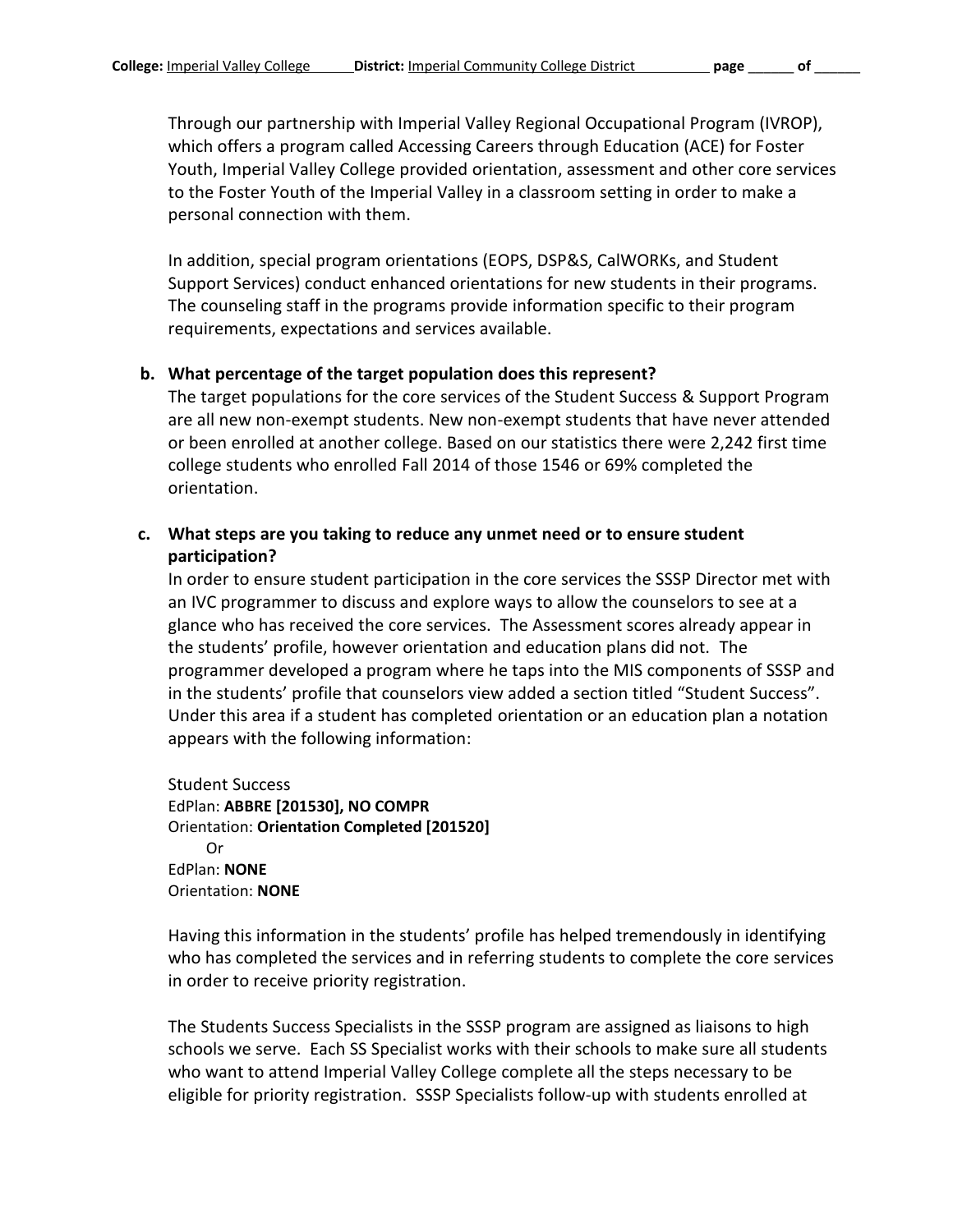Imperial Valley College, via email and phone calls if they have not completed the core services. Appointments are made at the time of the phone call with a counselor to develop their SEPs. In addition, Specialists raise flags through the Early Alert program notifying counselors that students need to complete core services.

Assessment Center staff refers all students once they complete their assessment tests to the online orientation and to complete the abbreviated SEP online or make an appointment with a counselor.

#### **d. Are orientation services offered online?**

Yes. Our online orientation is designed to help students familiarized themselves with the tools they need to succeed and help them facilitate their transition and integration into our college with the help of Comevo online orientation software.

With the Comevo online orientation software it makes it easy for students to navigate and gives them access 24/7 to our orientation. With Comevo students can access the online orientation from any computer. Students can complete the orientation at their own pace and gives us an opportunity to see what they learn with the quizzes administer at the end of each section. With this interactive online orientation program students get clear and comprehensive information about Imperial Valley College making it more meaningful.

**e. Identify any technology used to provide orientation, including any commercial or inhouse products in use or under development, and annual subscription or staff support requirements.** 

The IVC on-line orientation was developed by the Comevo Group specifically to meet the needs of Imperial Valley College students. The initial cost of the contract for development and translation to Spanish was \$13,676. The annual subscription is \$5,676 a year.

**d. Identify the topics covered in orientation. Include those topics mandated by title 5 section 55521 and any additional information, policies and/or procedures that the college or district determines necessary to include in a comprehensive orientation.**

The topics that are covered in the online orientation are:

- Academic expectations and progress and probation **AP 4250 Probation, Dismissal, Reinstatement**
- Maintaining registration priority **AP 5055 Registration Priorities**
- Prerequisite or co-requisite challenge process **AP 4260 Prerequisites and Co-requisites**
- Maintaining Board of Governors Fee Waiver eligibility **AP 5130 Maintaining Board of Governor Fee Waiver eligibility**
- Description of available programs, support services, financial aid assistance, and campus facilities, and how they can be accessed**; Procedure - College Website, Catalog, Schedule of Classes**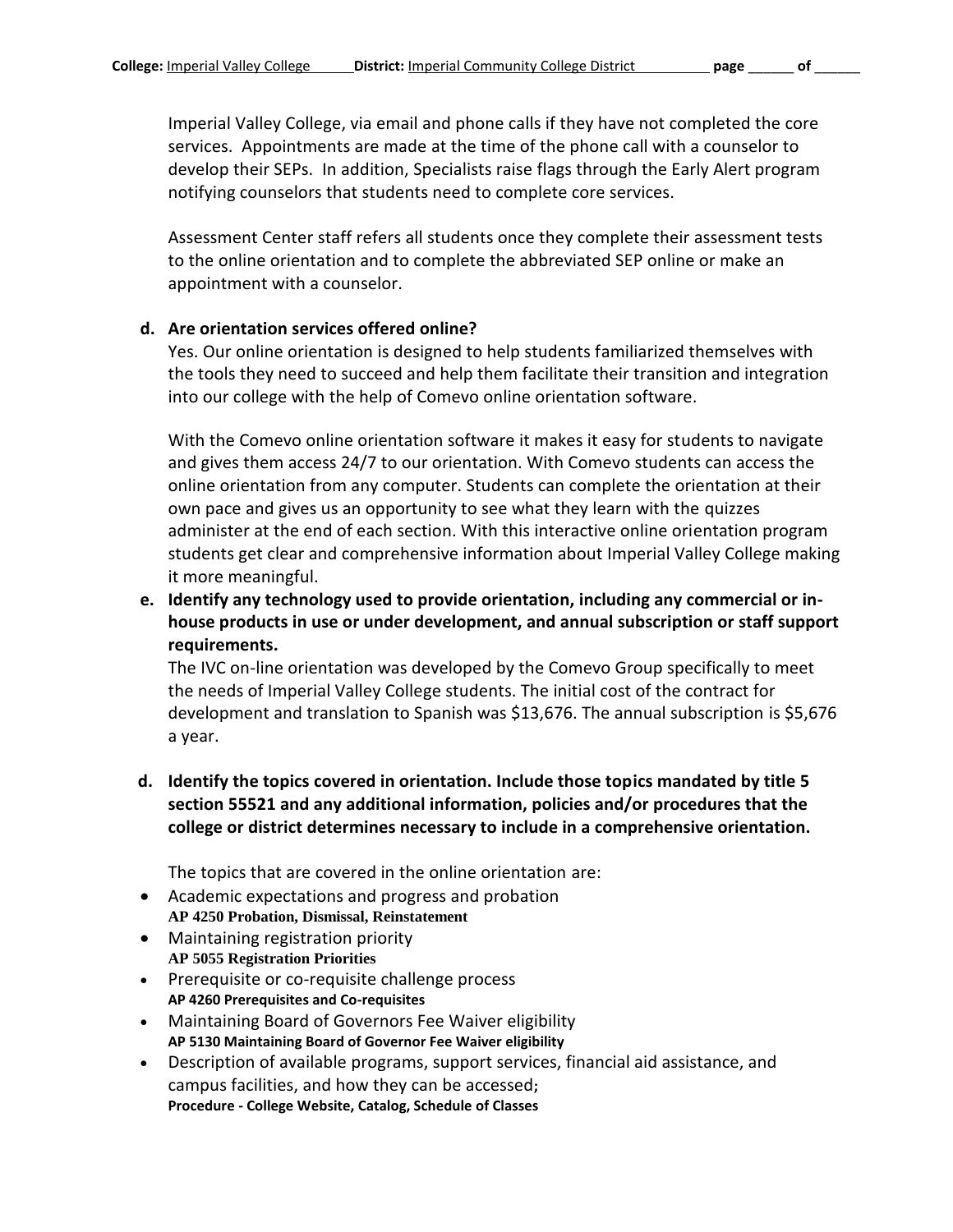- Academic calendar and important timelines **Procedure - College Website, Catalog, Schedule of Classes**
- Registration and college fees **Procedure - College Website, Catalog, Schedule of Classes**
- Available education planning services **Procedure - College Website, Catalog, Schedule of Classes**
- Tips on Becoming a Successful student **Video of Faculty**
- Community Leaders as Role Models **Video of Alumni**
- Consumer Information **Web site link <http://www.imperial.edu/about/consumer-information/>**
- Imperial Valley College Security Report **Web site link** <http://www.imperial.edu/about/campus-safety/clery-act-information/>

Imperial Valley College understands that the goal of the Student Success and Support Program is to increase student access and success. All strategies will be evaluated and measured to determine success in providing the core services.

Some of the areas we need to enhance in orientation are:

- **•** Student Motivational Resources
- Financial Literacy
- Pathways to Careers (Career Café)
- **•** Transfer Opportunities
- **3. Complete the chart below outlining the staff associated with orientation and the source used to fund the position. These staff listed below should match those in your budget plan. Additional lines may be added.**

| # of | Title                  | <b>Role</b>                               | <b>Funding Source (SSSP/Match/GF)</b> |
|------|------------------------|-------------------------------------------|---------------------------------------|
| FTE  |                        |                                           |                                       |
| 1.0  | <b>SSSP Director</b>   | <b>Coordinate Services</b>                | 100% SSSP Funding                     |
| 4.5  | <b>Student Success</b> | Assist in implementing SSSP Core Services | 100% SSSP Funding                     |
|      | <b>Specialists</b>     |                                           |                                       |
|      |                        | Assist in Implementing SSSP Core          |                                       |
| 1.5  | <b>Counselors</b>      | Services, specifically SEPs               | 100% SSP                              |

**4. Complete the chart below outlining all other orientation related expenditures, including the direct cost to purchase, develop or maintain technology tools specifically for orientation services. These expenditures should correspond to those in your budget plan. Additional lines may be added.** 

| <b>Budget Code</b> | <b>Expenditure Title/Description</b> | <b>Funding Source (SSSP/Match/GF)</b> | Amount   |
|--------------------|--------------------------------------|---------------------------------------|----------|
| 5620               | Comevo Group Yearly Fee              | 100% SSSP                             | \$5.676  |
| 5890               | Spectrum Professional Videos         | 100%                                  | \$10,000 |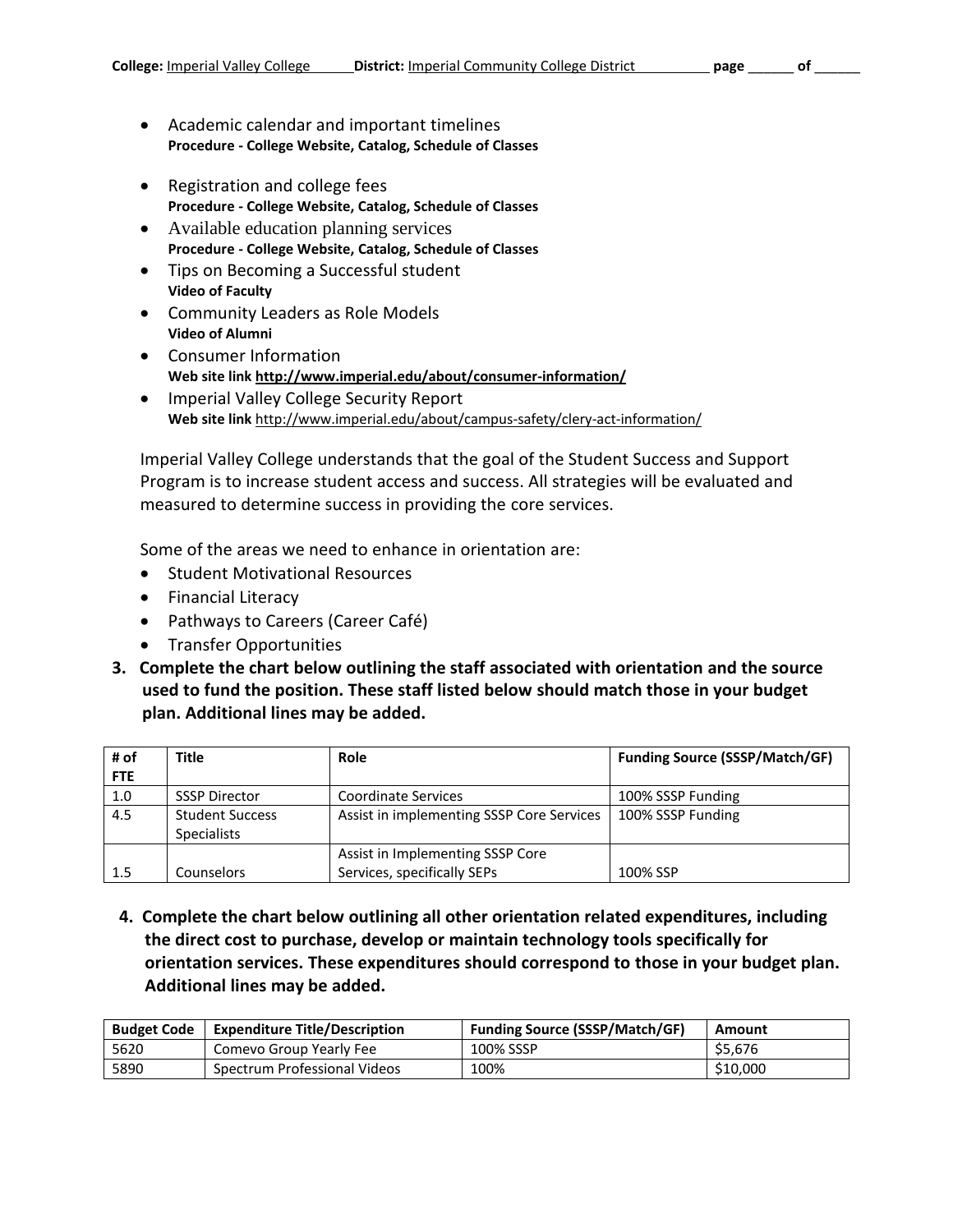#### **C. Assessment for Placement**

1. **Were adjustments made to your assessment for placement process and/or procedures based on outcomes from your 2014-15 plan?**

Yes. Adjustments were made to the assessment and placement process based on the 2014-15 outcomes. We began implementing multiple measures for students who felt their placement scores did not reflect their abilities. A meeting was held between the SSSP Director, Math Coordinator and English Department Chair to develop a process and procedures. A petition was developed in which the student requests a multiple measures evaluation for English/and or Math.

Another change that was implemented was the acceptance of EAP scores for students who scored "Ready for CSU or CCC". For 2015-2016 more students will have taken the EAP test since it was embedded in the Smarter Balanced assessment test administered to Juniors in Spring 2015. We will contact all eligible students who enroll at IVC and have the new scores of "Standard Exceeded" and allow them to enroll in the transfer level English or Math classes.

A Multiple Measures work group, a subcommittee of the Student Success & Equity Committee, was established to review research data regarding multiple measures and to recommend new practices that lead to student success.

#### 2. **a. How many students were provided assessment services in 2014-15?**

See chart below for breakdown of assessment services provided in 2014-15.

| <b>Assessment Instrument</b>                                     |                      |     | <b>Number of Students</b> |            |  |
|------------------------------------------------------------------|----------------------|-----|---------------------------|------------|--|
| <b>ACCUPLACER TEST</b>                                           |                      |     | 3,158                     |            |  |
| Early Assessment Program (EAP)                                   |                      | 123 |                           |            |  |
| <b>External Assessments Articulated</b>                          |                      | 96  |                           |            |  |
| Grantporting Time College Students who tested AGCUPLACER by H.S. |                      |     |                           |            |  |
| <b>High School</b>                                               | <b>Total Seniors</b> |     | Participated              | Percentage |  |
| Aurora High School                                               | 70                   |     | 56                        | 80%        |  |
| <b>Brawley High School</b>                                       | 361                  |     | 287                       | 80%        |  |
| Calexico High School                                             | 593                  |     | 480                       | 81%        |  |
| Calipatria High School                                           | 65                   |     | 66                        | 102%       |  |
| Central High School                                              | 367                  |     | 333                       | 91%        |  |
| Desert Oasis High School                                         | 56                   |     | 40                        | 71%        |  |
| Desert Valley High School                                        | 79                   |     | 48                        | 61%        |  |
| Holtville High School                                            | 139                  |     | 112                       | 81%        |  |
| <b>Imperial High School</b>                                      | 242                  |     | 206                       | 85%        |  |
| <b>Mission School</b>                                            | 15                   |     | 3                         | 20%        |  |
| Southwest High School                                            | 415                  |     | 324                       | 78%        |  |
| Valley Academy                                                   | 6                    |     | 3                         | 50%        |  |
| Total                                                            | 2408                 |     | 1958                      | 81%        |  |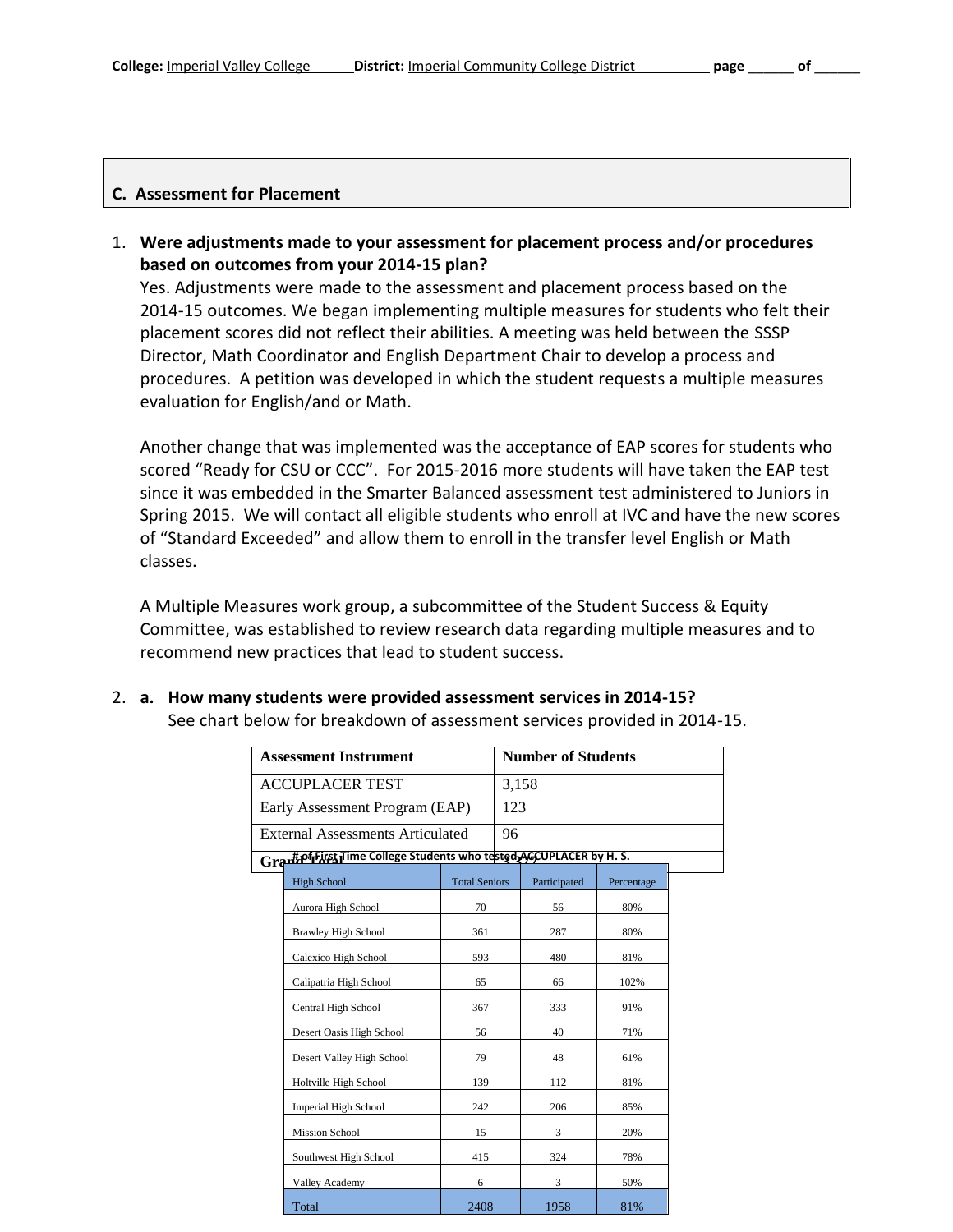#### **b. What percentage of the target population does this represent?**

Based on our statistics there were 2,242 first time college students who enrolled for Fall 2014 of those 1,958 or 87% completed the assessment process.

### **c**. **What steps are you taking to reduce any unmet need or to ensure student participation?**

To ensure student participation in the assessment process counselors review the student's record when they see them for a scheduled appointment. If the students have not taken the placement test they are referred to the Assessment Center to do so. In addition, the Student Success Specialists periodically review the MIS information to make sure students are completing the core services. Students who are missing any core service are called, emailed or flags are raised in Starfish alerting students and counselors.

3. **Give a brief and specific overview of the assessment process. Include a description of the test preparation that is available.** 

Imperial Valley College Assessment Center assesses approximately 2,000 first-time college students annually in either English, ESL, and Math. All new, non-exempt students and continuing students that need to meet Math and English prerequisites are required to take the assessment test. No appointments are required. Students can drop in during testing hours at their own convenience. They can select to take the full battery of tests (ESL,English and Math) or select one and return at a later date to take the other. Accommodations are available at the Assessment Center and through the Disabled Students Programs & Services (DSP&S) department. The Assessment Center is open yearround with the highest volume of students occurring before every registration period.

#### **Preparation**

Imperial Valley College started the "Rock the Test" campaign Spring 15. Test preparation workshops were scheduled at the local high school sites. In January and February Student Success Specialist conducted several workshops to prepare students for the ACCUPLACER placement exam. See chart below for student participation:

| # 01 Students Participating in Rock the rest Workshops |                         |              |            |  |  |  |
|--------------------------------------------------------|-------------------------|--------------|------------|--|--|--|
| <b>High School</b>                                     | Total<br><b>Seniors</b> | Participated | Percentage |  |  |  |
| Aurora High School                                     | 70                      | 41           | 59%        |  |  |  |
| <b>Brawley High School</b>                             | 361                     | 139          | 39%        |  |  |  |
| Calexico High School                                   | 593                     | 57           | 10%        |  |  |  |
| Calipatria High School                                 | 65                      | 5            | 8%         |  |  |  |
| Central High School                                    | 367                     | 25           | 7%         |  |  |  |
| Desert Oasis High School                               | 56                      | 24           | 43%        |  |  |  |
| Desert Valley High School                              | 79                      | 66           | 84%        |  |  |  |
| Holtville High School                                  | 139                     | 136          | 98%        |  |  |  |
| Imperial High School                                   | 242                     | 167          | 69%        |  |  |  |

**# of Students Participating in" Rock the Test" Workshops**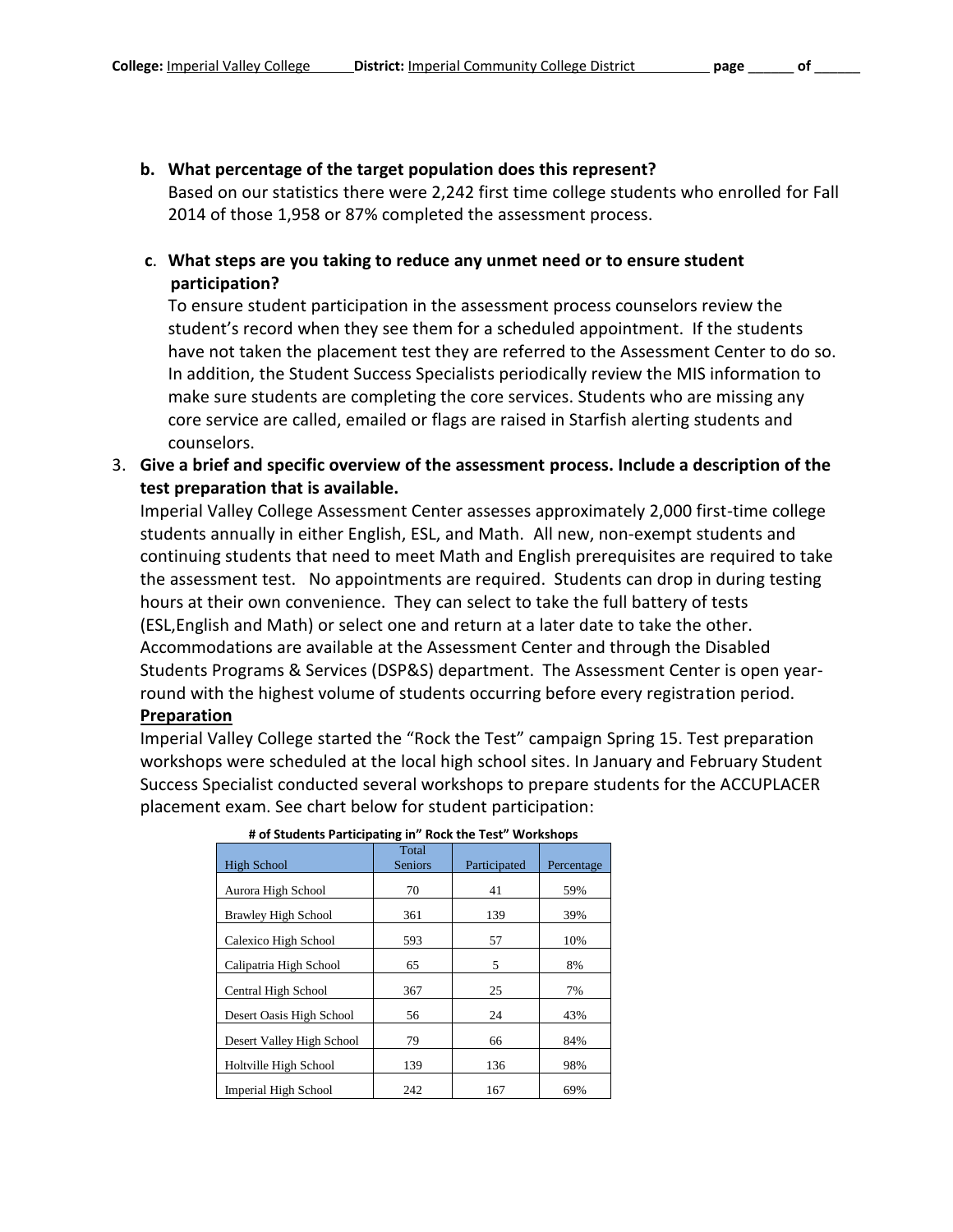| <b>Mission School</b> | 15   |                | 100% |
|-----------------------|------|----------------|------|
| Southwest High School | 415  | $\overline{4}$ | 3%   |
| Valley Academy        |      |                | 100% |
| Total                 | 2408 | 695            | 29%  |

The Basic Skills Committee sponsored Math and English preparation workshops conducted by IVC teaching faculty Imperial Valley College campus. SSSP Specialist assisted the faculty by contacting students who place in basic skills math and English via email and phone calls, 259 students participated in these workshops.

In addition, test preparation websites for the ACCUPLACER test are available online and many of the websites are free. We list some of these links on the Assessment Center webpage.

4. **a. Identify any assessment test(s) used for placement into English, mathematics, and ESL courses. Provide specific information about any second-party tests, including the versions and forms used.**

Imperial Valley College uses the ACCUPLACER test to administer ESL, English and Math placement tests. The assessment is a fully computerized adaptive web based test that provides immediate results upon completion of the test. The data is uploaded directly to the college's student database.

Students can also submit **EAP** scores with a passing score in the subject matter they passed, English , Math or both and be placed at the college level English or Math class.

- **b. When were tests approved by the CCCCO and what type of approval was granted?** ACCUPLACER was granted probationary approval as a second party assessment test from March 2014 to March 2016. .
- c. **When were disproportionate impact and consequential validity studies last completed?**

New research data was submitted to the Chancellor's Office by the College Board Fall 2015 to renew the ACCUPLACER test approval. Imperial Valley College participated in this validation by providing our test data to their researcher.

#### 5. **a. What multiple measures are used?**

A petition was developed in which students can request a multiple measures evaluation for English/and or Math. The student submits his petition with official high school transcripts to the assessment center technician. Petitions are forwarded to either the English Department Chair and/or Math Coordinator who review the courses taken in the subject matter, grade received, and overall g.p.a. In some instances a holistic essay is administered to the student for English placement or a short math test based on the math skills the student is challenging.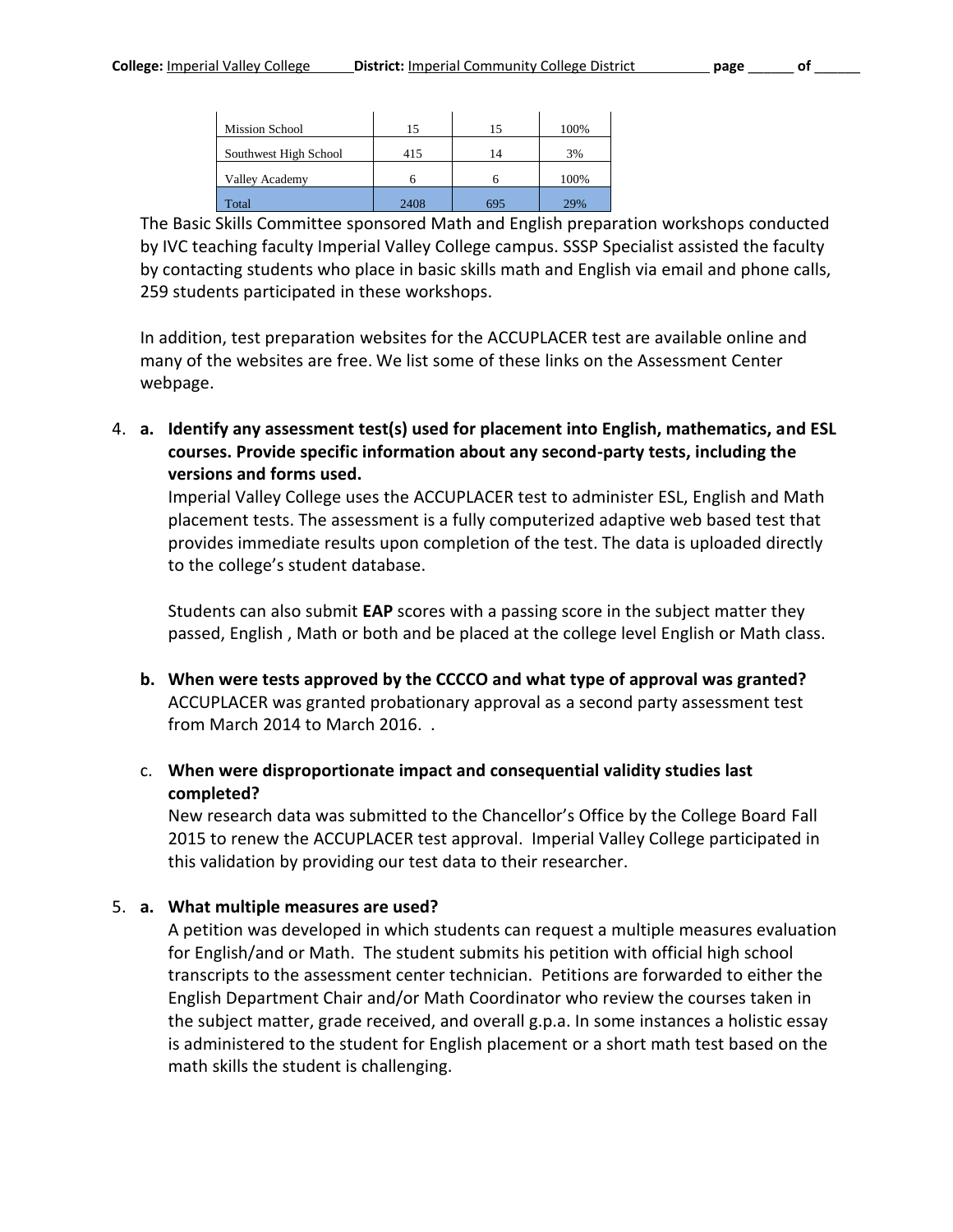- **b. How they are integrated into the assessment system (as part of an algorithm included in the test scoring process, applied by counselors, etc.)?**  Once a student's record is evaluated through the multiple measures process the student is placed in the recommended level of English or math that the faculty expert of the discipline has recommended. The SSSP Director who is also a counselor, inputs the information in the database.
- **c. Do these measures meet the multiple measures requirement per title 5, sections 55502 and 55522?**

Yes. These measures meet the requirements per title 5, sections 55502 and 55522.

6. **Describe the policy on the acceptance of student assessment scores and placement results from colleges within a multi-college district, from colleges outside of the district, or from adult education programs.**

Imperial Valley College accepts placement results from all California Community Colleges with supporting documentation. For the assessment test to be valid, the assessment results must be less than three (3) years old. Out of state assessments scores are evaluated by SSSP Director who articulates the placements.

- 7. **How are the policies and practices on re-takes and recency made available to students?**  Policies on re-takes and recency are published on the Assessment Center webpage, catalog and schedule of classes. Students are also verbally informed of the policies before they take the test.
- 8. **Complete the chart below outlining the staff associated with assessment for placement and the source used to fund the positon. These staff listed below should match those in your budget plan. Additional lines may be added.**

| # of       | <b>Title</b>                 | Role                                 | <b>Funding Source (SSSP/Match/GF)</b> |
|------------|------------------------------|--------------------------------------|---------------------------------------|
| <b>FTE</b> |                              |                                      |                                       |
| 1.0        | <b>SSSP Director</b>         | <b>Coordinates Services</b>          | 100% SSSP Funds                       |
|            | <b>SSSP Student Services</b> |                                      |                                       |
| 1.0        | Technician                   | Administer Placement tests           | 100% SSSP Funds                       |
| .50        | Student Assistants           | Assist Technician Administer tests   | 100% SSSP Funds                       |
|            | <b>Student Success</b>       |                                      |                                       |
| 4.5        | <b>Specialists</b>           | Administer Tests at the High Schools | 100% SSSP Funds                       |

9. **Complete the chart below outlining all other assessment for placement related expenditures, including the direct cost to purchase, develop or maintain technology tools specifically for assessment for placement services. These expenditures should correspond to those in your budget plan. Additional lines may be added.** 

| <b>Budget Code</b> | Expenditure Title/Description | <b>Funding Source (SSSP/Match/GF)</b> | Amount   |
|--------------------|-------------------------------|---------------------------------------|----------|
| 4320               | <b>Placement Test Units</b>   | 100% SSSP Funds                       | \$23.000 |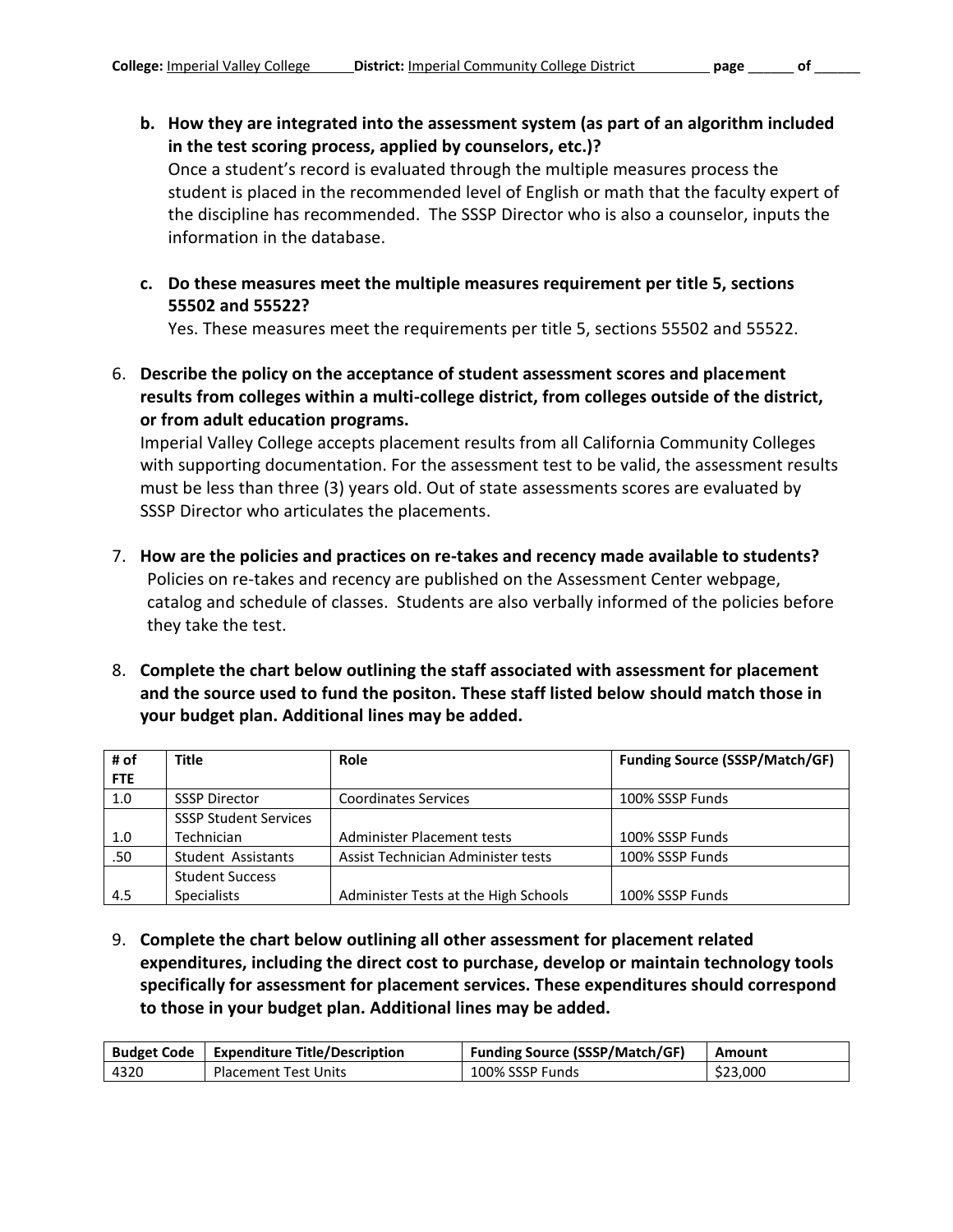#### **D. Counseling, Advising, and Other Education Planning Services**

#### 1. **Were adjustments made to your counseling services process and/or procedures based on outcomes from your 2014-15 plan?**

Yes. Adjustments were made to the counseling process based on outcomes from the 2014- 2015 plan. The strengthening of counseling courses (COUN 100 and 120) and integration of to a student's success plan did not become part of student success plans due to the amount of sections allowed by the college. The Academic Services office had restrictions based on historical enrollment statistics. Therefore, it became impracticable to offer a small amount of sections that cannot accommodate the amount of newly matriculated students.

Starfish Retention Solution software was partially implemented. Although both counselors and instructors use the software effectively, most instructors are reluctant in utilizing it because it requires the use of Blackboard. However, the software quickly became the primary tool of Student Services and it expedited communication between instructors and counseling. Starfish has proven itself an efficient tool in identifying at-risk students who will benefit from services provided/referred to by the Student Success and Support Program staff.

Although the electronic Abbreviated Student Education Plan has accelerated the distribution of individual suggested course lists to newly matriculated students, it has inadvertently increased the amount of students making follow-up appointments with counselors.

Counseling does not have sufficient academic counseling coverage in the late afternoon and evening hours to match student demand. Counselors have to accommodate both continuing students and new first time college students. There is no quick solution to this issue at this point. Hiring new counselors is a time consuming process that takes months.

2. **a. How many students were provided counseling, advising and education planning services in 2014-15?**

Out of 8,067 students enrolled at Imperial Valley College Fall 2014, 6,579 received counseling services such as advising and educational planning.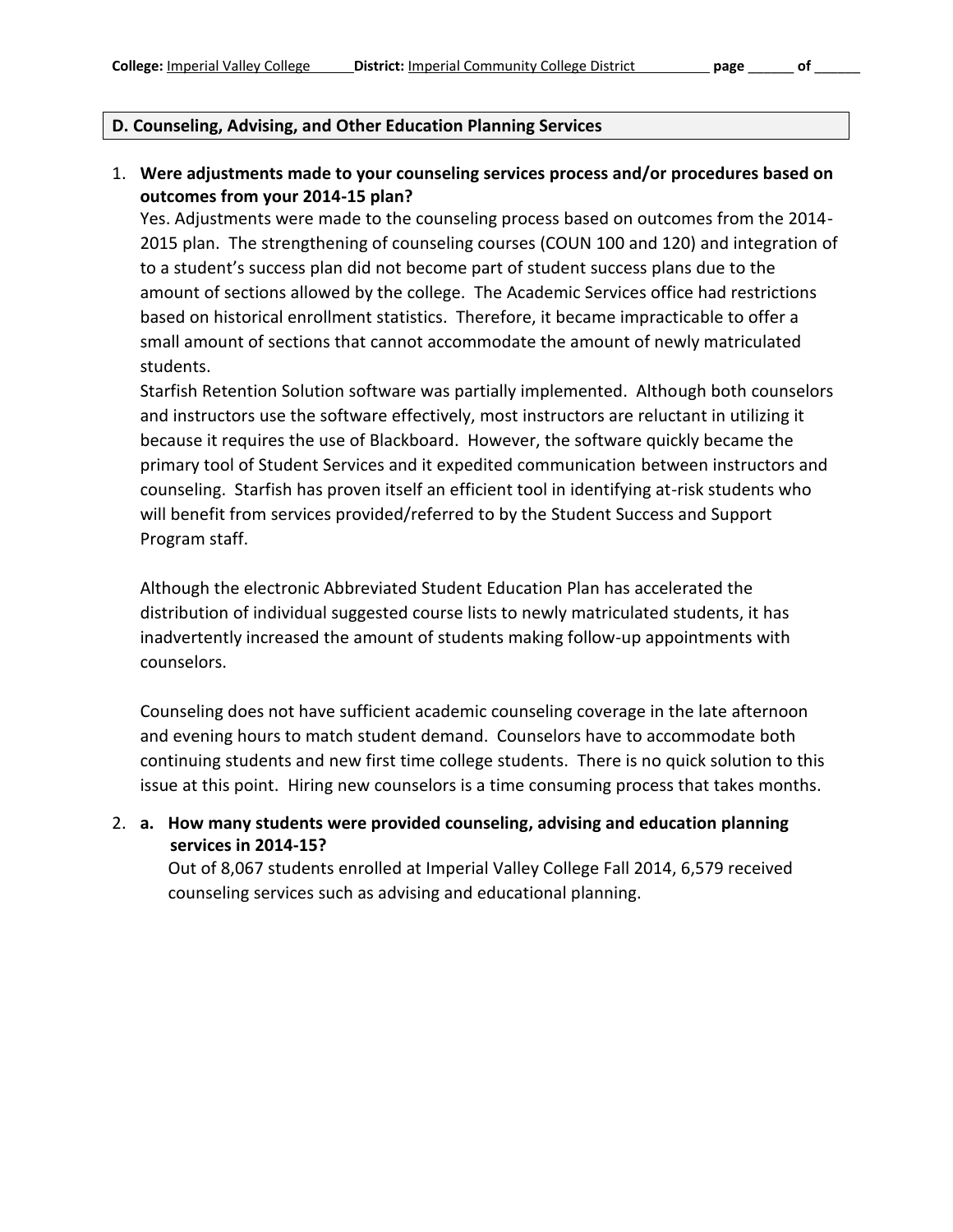#### **b. What percentage of the target population does this represent?**

A total of 1,537 of the 2,242 target population completed education plans bringing the percentage to 69%.

The chart below represents the number of students by high school that completed an SEP:

| <b>SEP Completion</b>      |                                              |      |      |
|----------------------------|----------------------------------------------|------|------|
| <b>High School</b>         | <b>Total Seniors Participated Percentage</b> |      |      |
| Aurora High School         | 46                                           | 40   | 87%  |
| <b>Brawley High School</b> | 287                                          | 188  | 66%  |
| Calexico High School       | 480                                          | 425  | 89%  |
| Calipatria High School     | 66                                           | 26   | 39%  |
| Central High School        | 333                                          | 211  | 63%  |
| Desert Oasis High School   | 26                                           | 30   | 115% |
| Desert Valley High School  | 29                                           | 37   | 128% |
| Holtville High School      | 112                                          | 112  | 100% |
| Imperial High School       | 206                                          | 151  | 73%  |
| <b>Mission School</b>      | 3                                            | 2    | 67%  |
| Southwest High School      | 324                                          | 210  | 65%  |
| Valley Academy             | 3                                            | 2    | 67%  |
| Total                      | 1915                                         | 1434 | 75%  |

103 other first time college students completed SEP's.

#### **c. What steps are you taking to reduce any unmet need or to ensure student participation?**

The Starfish Program has an automated "Flag" system which sends alerts immediately via email to teaching faculty, students' academic counselors, and SSSP Student Success Specialist when a student's percentage is low in a class. The students receive emails informing them of their substandard academic standing. Student Success Specialist contact these students and set up appointments with the counselors for follow-up.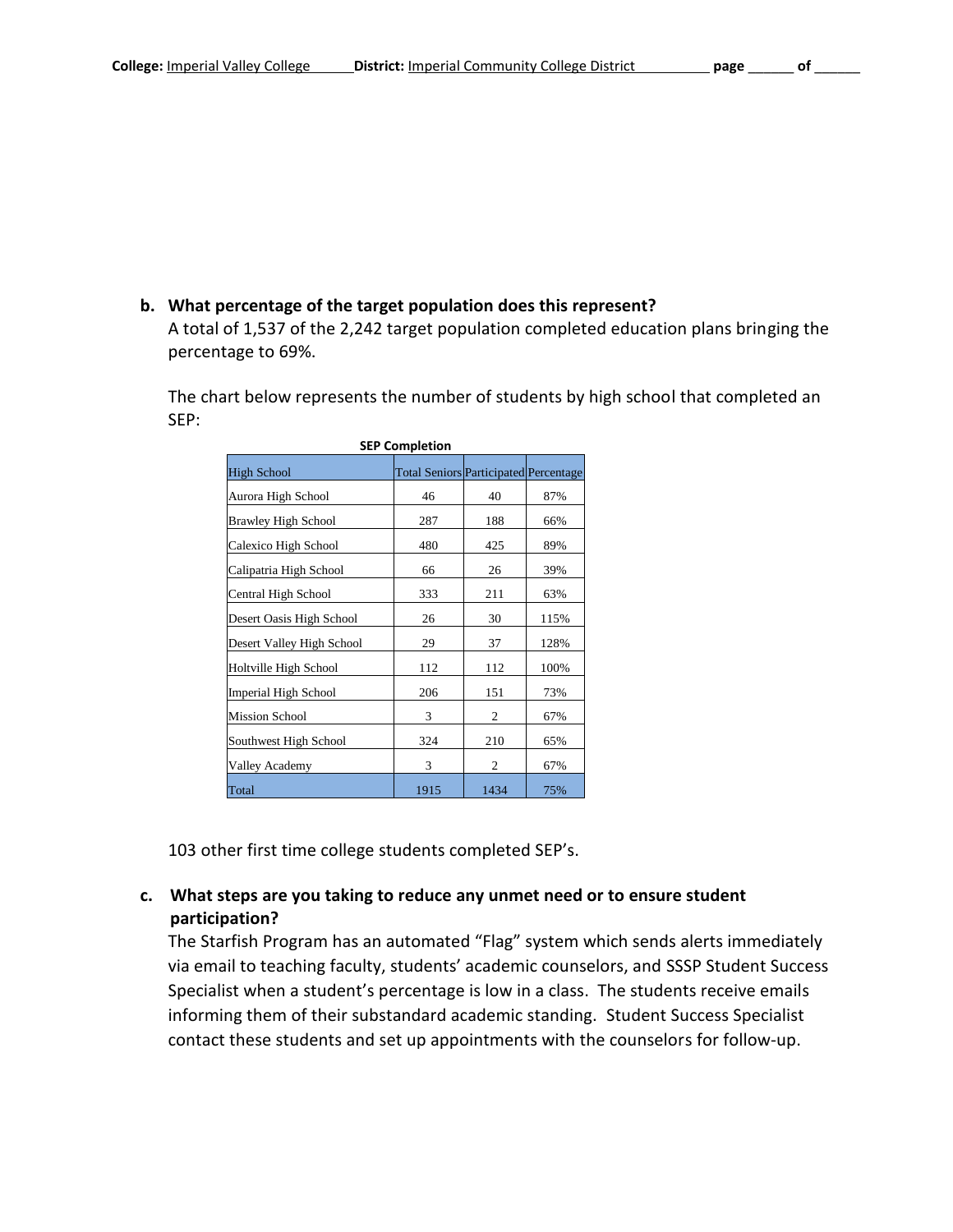In addition, SSSP Student Success Specialists have compiled a list of the 2014-2015 cohort and continuously check the status of the students SEP plans. Student who have not completed their education plans are contacted by email, phone calls and flags are raised in Starfish to alert students and counselors that these students need to develop an SEP.

## 3. **a. Describe the service delivery methods (in person, workshops, FTES generating course, etc.).**

The delivery method of this service is accomplished by several means; through workshops, face to face academic counseling session, online abbreviated SEP, email, and through the Counseling courses.

#### **b. Is drop-in counseling available or are appointments required?**

Drop-in counseling appointments are available daily on a one-counselor rotation. Two weeks prior to the start of each term all counselors take in drop-ins to minimize "the rush" once the term starts. All counselors remain on drop-ins for the first two weeks of a term.

Appointments are required for the development of the Comprehensive Education Plans and other types of counseling services, such as financial aid petitions. Counselors get booked two weeks in advance.

- **c. What is the average wait time for an appointment and drop-in counseling?** Each drop-in session is set to 30-minutes in duration, but 20 minutes is the average wait time for drop-ins.
- 4. **a. Describe the type of assistance provided to students to develop an abbreviated student education plan and the scope and content of the plan.**  Students are provided assistance to complete their Student Education Plans in two ways:
	- $\bullet$  Scheduled appointments with a counselor New first time college students meet with a counselor face-to-face by appointment or on a drop-in basis. The counselor provides students with a written abbreviated student education plan. The list consists of two semesters of courses based on students' stated major and educational goals. The abbreviated plans in this format allows for an abundance of course selections listed on alternate course side of the list, which is also course suggestions for their second term.
	- Electronic Abbreviate SEP– Upon completion of the mandatory orientation Imperial Valley College, students are presented with the option of making an appointment with a counselor for face-to-face meeting or completing the abbreviated SEP electronically. The electronic SEP was developed in conjunction with counseling. When the student selects this option, he/she puts in his/her IVC ID number and the student's assessment scores automatically populate the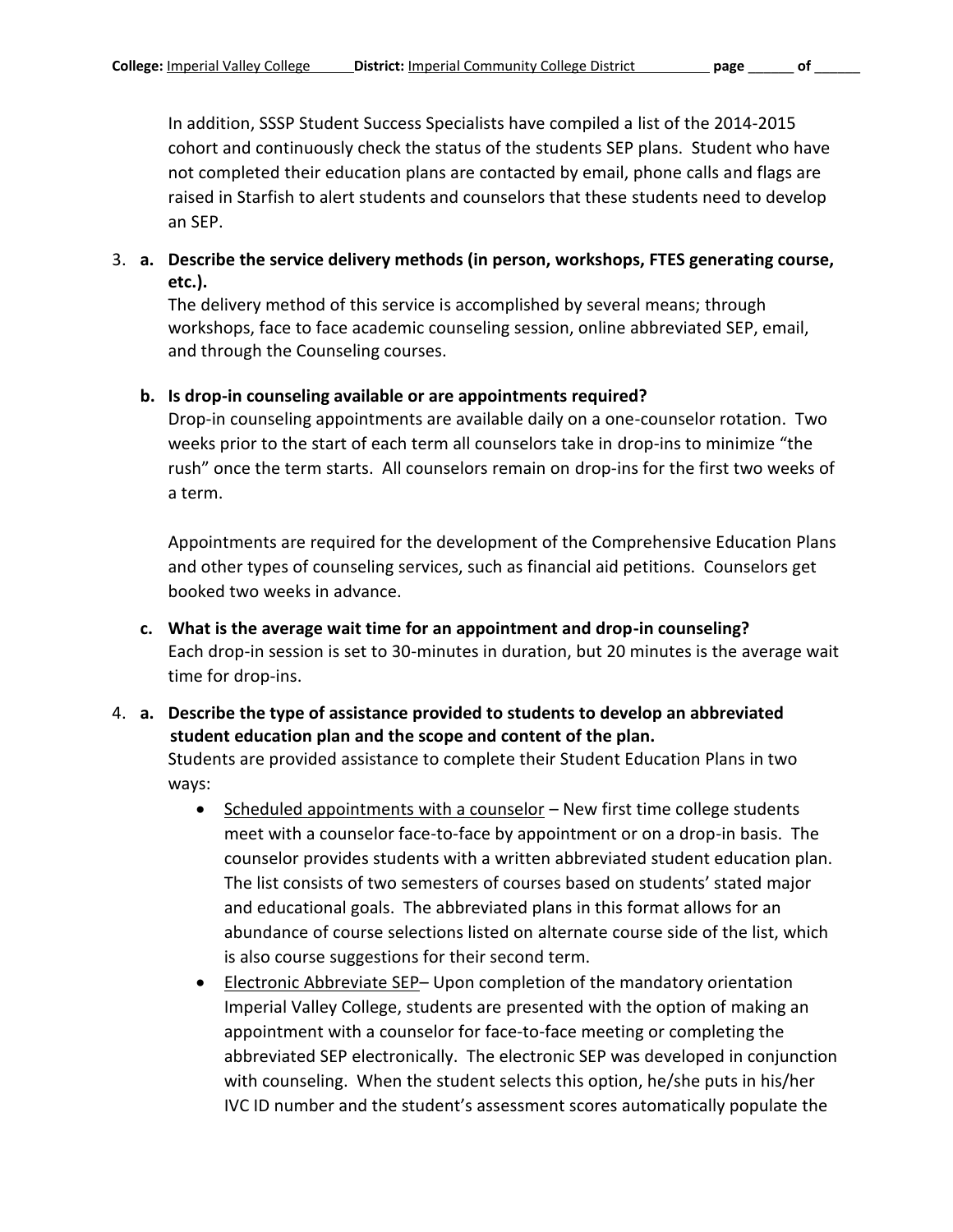form with the students English, Math or ESL recommended courses. The student then has the option of selecting general education courses from a drop down menu. When the student completes his selection he submits it and can print it if he chooses. An email is sent to the student's account with the abbreviate SEP information (course list). The electronic SEP is connected to our MIS system and data is recorded as completed.

**b. Describe the type of assistance provided to students to develop a comprehensive education plan and the scope and content of the plan.**

Students need to make a counseling appointment to develop a Comprehensive Education Plan. The Comprehensive Student Education Plans typically is a two to three year plan for students whose goal is obtaining an associate degree and/or transfer; but for some students who have completed course work at other colleges, or whose goal is a Certificate of Achievement (or other goal requiring fewer courses), the plan could be as little as one to two semesters. The plan development phase merges information from various sources (i.e. ASSIST, university websites, etc.) into a single allencompassing document. This document is used to guide the individual student in course planning, track the student's progress through coursework completion, facilitate referral to appropriate support services, and increase student and counselor accountability by outlining specific objectives and responsibilities for each party.

Students who belong to special programs, EOPS, DSP&S, Student Support Services, and Cal-Works, received this service from the program's counselors. Students who do not belong to these programs make appointments with general, and SSSP counselors.

Besides students making appointments directly at the Counseling Center, SSSP Student Success Specialist contact students who have not developed their comprehensive plans and set up appointments with the counselors.

- 5. **Identify any technology tools used for, or in support of, counseling, advising and other education planning services, such as an education planning tool or degree audit system.** The technology tools used for or in support of educational planning are:
	- **Degree Works** Degree Audit Software

A web-based product that enables students and their advisors to review past, present, and future academic coursework to evaluate which degree requirements are complete and which degree requirements are remaining. DegreeWorks is a SunGard product and integrates seamlessly with the Banner Student System Imperial Valley College uses. Benefits include:

- Comprehensive Student Education Plan completion
- Supports real time delivery of degree completion information through intuitive web self-service interfaces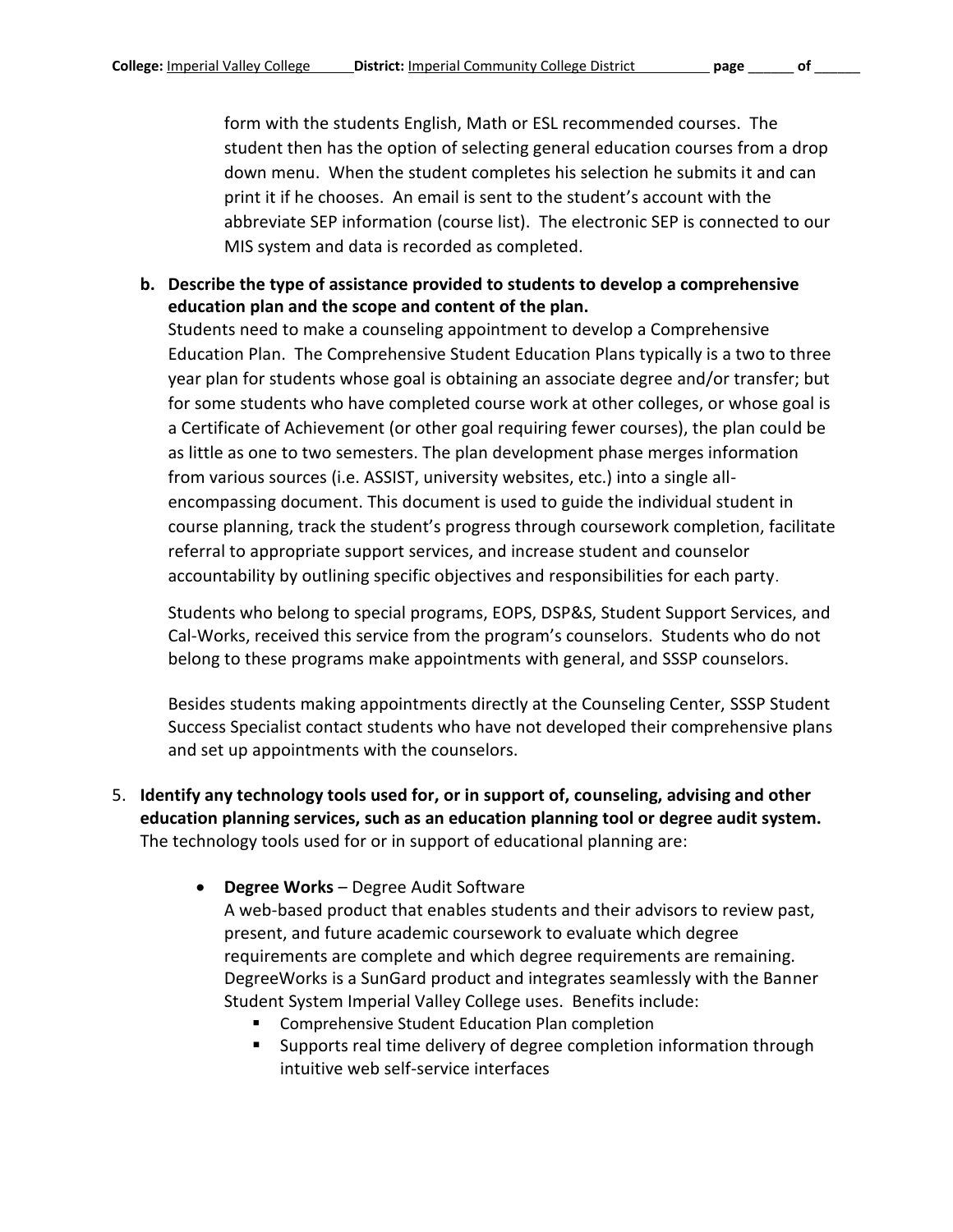- Allows advisors to search for students by school, degree, and/or major to view degree progress
- **Provides the ability for advisors to make degree requirement** substitutions electronically
- Online environment reduces paperwork and manual degree checklists

#### **ASSIST**

 Online program lists UC and CSU degrees and course requirements- For services for students who have not identified an educational goal and course of study;

#### **Starfish Retention Solutions**

- **EXTER** Counselor documentation and notes from previous meetings with students.
- Scheduling of appointments.
- Expedited communication between success network (i.e. instructors, counselors, Student Success Specialist, early alert, etc.)
- **Progress reports (assignment by assignment) that are extracted via** Blackboard.
- Student Success Plans for students

#### **Banner Database**

An administrative database that houses all student-related data, essentially tracking student activity from recruitment to graduation. The database provides data integrity, accessibility, and flexibility for enhanced decisionmaking and improved service to students. The Banner database is directly linked with the online Student Information System (SIS), which allows for web registration and web-based faculty grade submission

- **Websites** accessed during educational planning sessions include: CSU Mentor, Transfer Counselor Website;
- Additional technology includes tutorials, career assessments and online resources
- 6. **Complete the chart below outlining the staff associated with counseling, advising and education planning services and the source used to fund the position. These staff listed below should match those in your budget plan. Additional lines may be added.**

| # of       | <b>Title</b>              | <b>Role</b>              | <b>Funding Source (SSSP/Match/GF)</b> |
|------------|---------------------------|--------------------------|---------------------------------------|
| <b>FTE</b> |                           |                          |                                       |
| 1.0        | <b>SSSP Director</b>      | Coordinates Services     | 100% SSSP Funds                       |
| 1.5        | <b>SSSP Counselors</b>    | <b>Academic Advising</b> | 100% SSSP Funding                     |
| 7.0        | <b>General Counselors</b> | <b>Academic Advising</b> | District Match                        |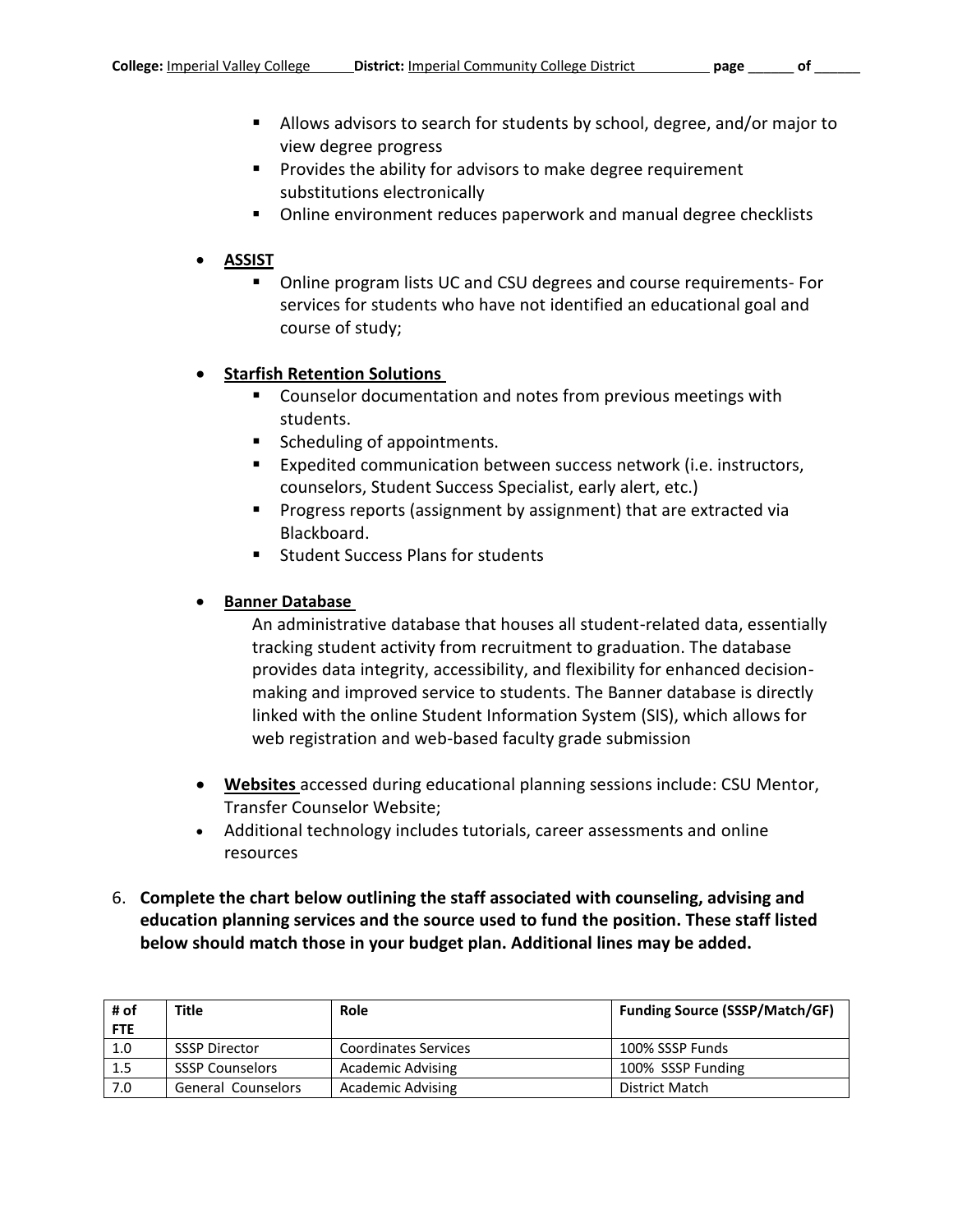7. **Complete the chart below outlining all other counseling, advising and education planning related expenditures, including the direct cost to purchase, develop or maintain technology tools specifically for these services. These expenditures should correspond to those in your budget plan. Additional lines may be added.** 

| <b>Budget Code</b> | <b>Expenditure Title/Description</b> | <b>Funding Source (SSSP/Match/GF)</b> | Amount  |
|--------------------|--------------------------------------|---------------------------------------|---------|
| 5620               | Comevo Online Orientation            | 100% SSSP Funding                     | \$5,676 |
| 5620               | <b>Starfish Solutions</b>            | 100% SSSP Funding                     | \$4,588 |
| 5620               | <b>DegreeWorks</b>                   | 100% SSSP Funding                     | \$9,775 |

#### **E. Follow-Up for At-Risk Students**

1. **Were adjustments made to your follow-up services and/or procedures based on outcomes from your 2014-15 plan?**

Yes. Adjustments were made to the follow-up services based on the 2014-2015 outcomes. The Early Alert system through Starfish works very well when it is used. However, the amount of instructors using the system is small. We have implemented a more aggressive training plan to assist faculty in becoming comfortable using Starfish. The SSSP Specialist in charge of the faculty trainings has contacted Department Deans and asked to speak at the department meetings in order explain the system and offer individual trainings. She will also ask the Academic Senate president to put her on the agenda to give a quick overview of the program to the senators.

An online probation workshop is currently being developed for students who are at risk to complete. The workshop will provide students with information about probation and the tools available to assist them in being successful college students. Students will follow a Student Success Plan for the semester.

In person probation workshops are scheduled to begin in the Spring semester. These workshops will be scheduled on campus at various times of the day to accommodate students who do not have computers or feel more comfortable in a face to face environment and want interaction with the presenter.

#### 2. **a. How many students were provided follow-up services in 2014-15?**

In academic year 2014-2015 there were 1,750 referrals through Starfish Early Alert system; of those 1,117 were first time college students. First time college students who took advantage of student support services available and received services were 596.

- **b. What percentage of the target population does this represent?**  The percentage of the number of students who received services is 53%.
- **c. What steps are you taking to reduce any unmet need or to ensure student participation?**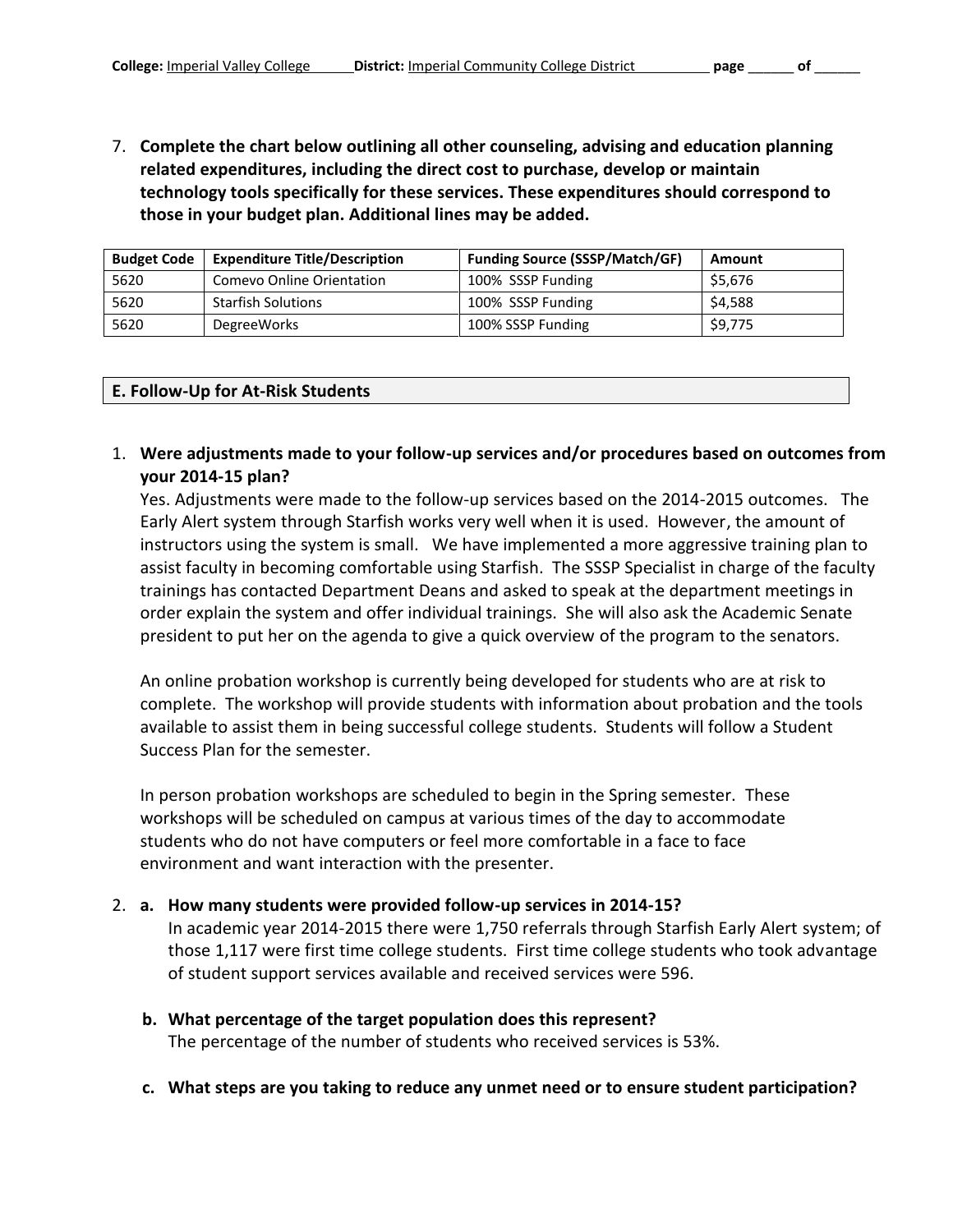Student Success & Support Program staff works in collaboration with instructors, counselors, tutoring center and special programs to provide students an array of services to ensure their involvement when identified as an at risk student or if missing any of the core services. Starfish, through the referral process has facilitated Imperial Valley College staff access to students who are struggling with their courses or experiencing issues that are interfering with their academic success. At risk students are referred to SSSP Specialists through Starfish automatic system. When 3 or more flags are raised by system or when the instructor identifies them as an at-risk student and submits a referral for a specific reason SSS Specialist contact the students. Records are kept of those students who choose to take advantage of follow-up services and instructors are notified. Instructors serve as intermediaries when students do not follow up with SSSP staff for intervention services. SSSP staff has created a Facebook account and has made it available for students to inquire about services regarding the program and upcoming events. SSSP staff is available to meet with faculty to provide them with individual training in order to increase faculty involvement in the Early Alert process.

#### 3. **a. What types of follow-up services are available to at-risk students?**

Following up services available for at-risk students are: tutoring, academic and mental health counseling, workshops, referrals to special programs, as well as continuous monitoring of their courses during semester.

#### **b. How and when are students notified of these services?**

At risk students are identified through Starfish by two different methods. The First method is by faculty referrals, when this happens a student is notified within 24 hours through their IVC email that they have been identified through our Early Alert system as being at risk for failing a class. In the email students receive specific information regarding the referral that was made, course they are struggling in as well as the various interventions available to them such as tutoring and counseling. Students are encouraged to contact the Student Success Specialist and take advantage of the student support services the college offers.

The second method of identifying at risk students is through flags raised by the Starfish system. When a student receives 3 flags on Starfish it automatically sends an alert, and then a Student Success Specialist is responsible for contacting them and referring them to the appropriate service. Using Starfish, the instructors are notified of the intervention for remediation for the at risk students in their classes.

### **c. Describe the service delivery method (in groups, workshops, etc.) and any technology tools used**.

Students receive the services to ensure they achieve their academic success by various methods. They receive individual counseling to discuss and determine what is causing them to do poorly in their classes. If students need personal counseling they are referred to the mental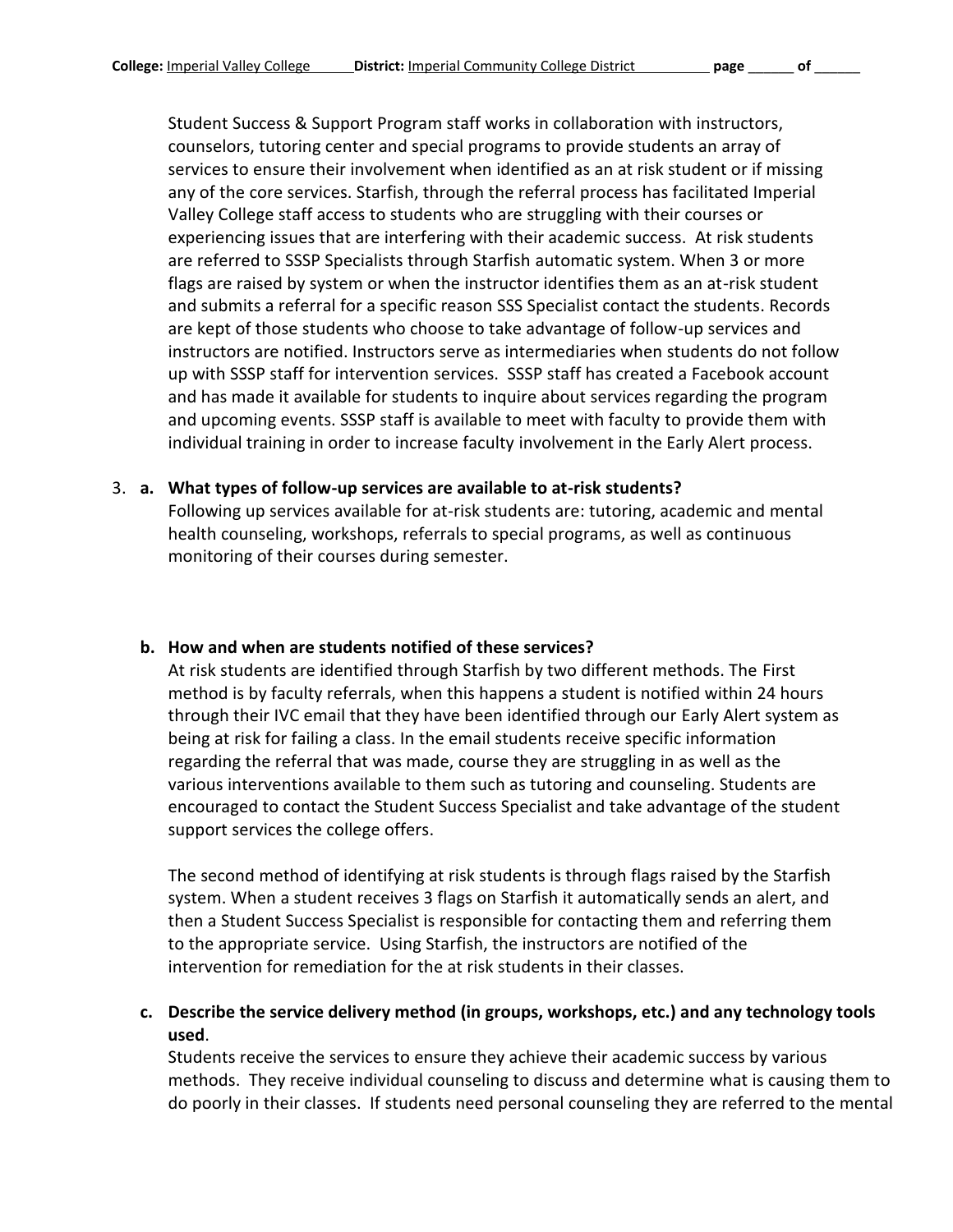health counselors on campus. Referrals are also made to the DSP&S Program for student who may have a learning disability.

Various information workshops are held by the SSSP program, among them are Study Skills, Money & College, Dealing with Stress, etc. Tutoring services are provided by the Basic Skills & Student Equity Programs for their target populations. These services may be individual or group tutoring depending on the subject matter and/or student time availability.

An online Probation Workshop will be available within by the end of November. Students will be able to access the program at their own convenience.

**d. Are instructional faculty involved in monitoring student progress? Do they participate in early alert systems?**

Yes, Instructional faculty is involved in the monitoring of student progress through the Early Alert system in Starfish. The participation from faculty has increased since Starfish went live in 2014; we currently have 22 faculty actively using Starfish.

4. **Complete the chart below outlining the staff providing follow-up services and the source used to fund the position. These staff listed below should match those in your budget plan. Additional lines may be added.**

| # of | <b>Title</b>              | <b>Role</b>                 | <b>Funding Source (SSSP/Match/GF)</b> |
|------|---------------------------|-----------------------------|---------------------------------------|
| FTE  |                           |                             |                                       |
| 1.0  | <b>SSSP Director</b>      | Coordination of services    | 100% SSSP Funding                     |
| 1.5  | <b>SSSP Counselors</b>    | Provide Academic Counseling | 100% SSSP Funding                     |
| 7.0  | <b>General Counselors</b> | Provide Academic Counseling | <b>District Match</b>                 |
|      | <b>Mental Health</b>      |                             |                                       |
| 2.0  | Counselors                | Provide Personal Counseling | District Match                        |

5. **Complete the chart below outlining all other follow-up services related expenditures, including the direct cost to purchase, develop or maintain technology tools specifically for these services. These expenditures should correspond to those included in your budget plan. Additional lines may be added.**

| <b>Budget Code</b> | <b>Expenditure Title/Description</b> | <b>Funding Source (SSSP/Match/GF)</b> | Amount |
|--------------------|--------------------------------------|---------------------------------------|--------|
| 5620               | Starfish Systems – Early Alert       | 100% SSSP Funds                       | 45.588 |

#### **F. Other SSSP/Match Expenditures**

**1. Describe any institutional research directly related to the provision and/or evaluation of SSSP services. List any related expenditures in the table below. These expenditures should correspond to those in your budget plan.**

The Office of Institutional Research (IR) will collect and analyze data sets to evaluate interventions (e.g. orientation, assessment, etc.) and assure that performance indicators are being met. Longitudinal studies will be used to measure student performance and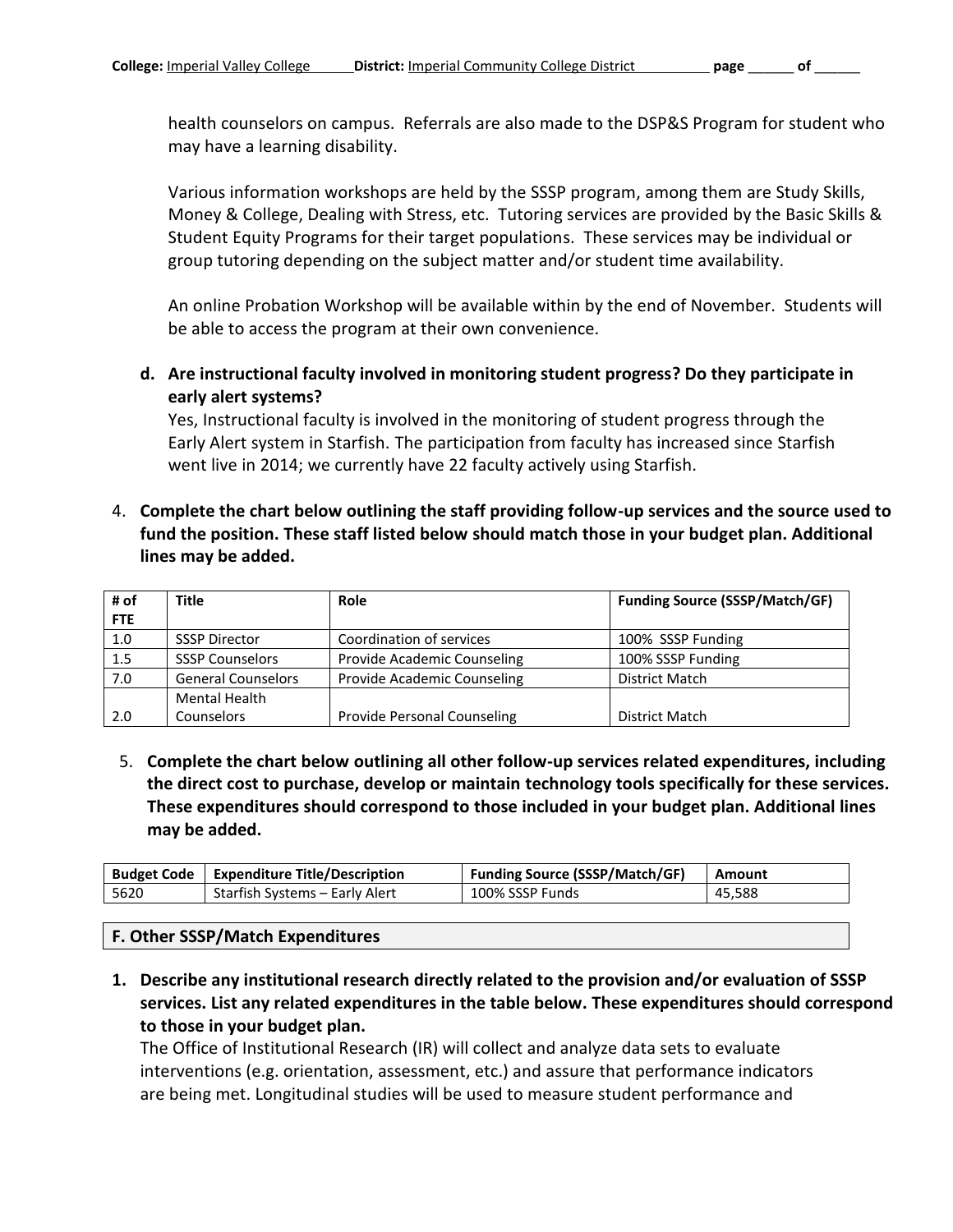compare cohorts of students and assess the impact of the proposed interventions. In connection with the student Equity Plan, IR will measure performance indicators between the various subgroups to identify achievement gaps and provide accurate and timely data for planning and evaluation. Data collection and analysis of new SSSP cohort students will allow us to compare achievement outcomes (certificate, degrees, basic skills/ESL completion, and transfers) with past non-SSSP cohorts to measure the impact of new activities. IR will meet with SSSP staff to provide progress and provide the data for decision making and evaluation of activities.

Evaluation tools will include both qualitative and quantitative data and will include a combination of services such as MIS data extraction, analysis, reporting, survey development, focus groups, and/or interviews.

| <b>Budget Code</b> | <b>Expenditure Title/Description</b> | <b>Funding Source (SSSP/Match/GF)</b> | Amount  |
|--------------------|--------------------------------------|---------------------------------------|---------|
| 2104               | Research                             | <b>District Match</b>                 | \$5.000 |

**2. List any match expenditures not previously accounted for in the plan. These expenditures may include Admissions and Records, Transfer and Articulation Services, Career Services, Institutional Research (unrelated to SSSP), instructionally funded tutoring and supplemental instruction costs for at-risk students. These expenditures should correspond to those in your budget plan.**

| <b>Budget Code</b> | <b>Expenditure Title/Description</b>              | <b>Funding Source</b> | Amount  |
|--------------------|---------------------------------------------------|-----------------------|---------|
| 2104               | Institutional Technology                          | District Match        | 9.639   |
| 2105               | <b>Student Services Technicians</b>               | District Match        | 66.440  |
| 2300               | <b>Student Services</b><br>Technicians/Evaluators | District Match        | 335,843 |
| 2108               | Director of Admissions & Records                  | <b>District Match</b> | 99,187  |

### **SECTION III. POLICIES**

#### **A. Exemption Policy**

- **1. Provide a description of the college or district's adopted criteria and process for exempting students from SSSP-required services in accordance with title 5 section 55532.** Imperial Valley College will exempt a student from orientation, assessment, counseling, advising, or student education plan development if the student:
	- **a.** has completed an associate degree or higher;
	- **b.** has enrolled at the college for a reason other than career development or advancement, transfer, attainment of a degree or certificate of achievement, or completion of a basic skills or English as a Second Language course sequence;
	- **c**. has completed these services at another community college within a time period I dentified by the district;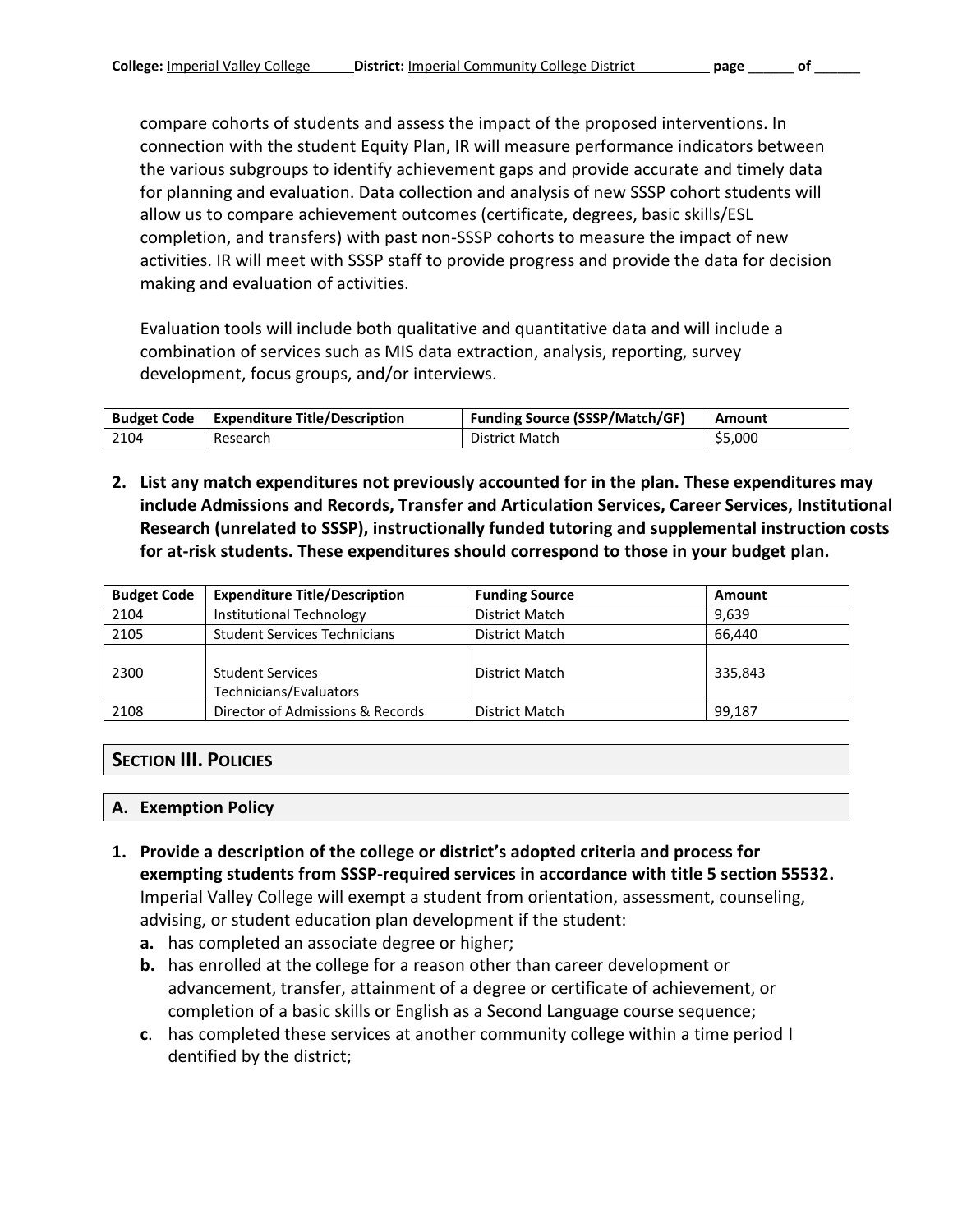- **d**. has enrolled at the college solely to take a course that is legally mandated for employment as defined in section 55000 or necessary in response to a significant change in industry or licensure standards.
- **e**. has enrolled at the college as a special admit student pursuant to Education Code section 76001.

Any student exempt from orientation, assessment, counseling, advising, or student education plan development will be notified and may be given the opportunity to participate in these services.

#### 2. **What percentage of your student population is exempt (list by category)?** See chart below

| <b>Fall 2014 Student Headcount</b> | 8,067 | Percentage |
|------------------------------------|-------|------------|
| <b>Student Status</b>              | Total |            |
| Returning Student                  | 1061  | 13%        |
| Continuing Student                 | 4659  | 58%        |
| Special Admit                      |       | 0.06%      |

#### **B. Appeal Policies**

#### **Describe the college's student appeal policies and procedures. If these policies are posted on the college's website, also provide the link below.**

Students at Imperial Valley College may appeal policies and procedures related to title 5 section 55520 by completing the Petition to Appeal the Loss of Enrollment Priority form and submitting that to Admissions & Records within the timeline noted on the petition. The appeal committee will review petitions submitted and make a decision based on title 5 section 58108 criteria. Committee decisions are final and not subject to further appeal. IVC website http://www.imperial.edu/courses-and-programs/catalogs-and-schedules/.

#### **C. Prerequisite and Corequisites Procedures**

**Provide a description of the college's procedures for establishing and reviewing prerequisites and corequisites in accordance with title 5 section 55003 and procedures for considering student challenges. If these policies are posted on the college's website, also provide the link below.**

#### **Prerequisite Procedures**

In accordance with Title 5, section 55003, the Imperial Community College District has adopted a policy in order to provide for the establishing, reviewing and challenging of prerequisites, corequisites, recommended preparation advisories, and certain limitations on enrollment in a manner consistent with law and good practice. All course and program prerequisites are established when faculty in the discipline submits a request and appropriate validation form to the Curriculum Committee for approval. For course prerequisites and corequisites within the discipline, rigorous content review is used to establish entry and exit skill alignment. If a course is required by statute or regulation, is part of paired lecture-lab courses within a discipline, is required by four-year institution, or baccalaureate institutions will not grant credit for a course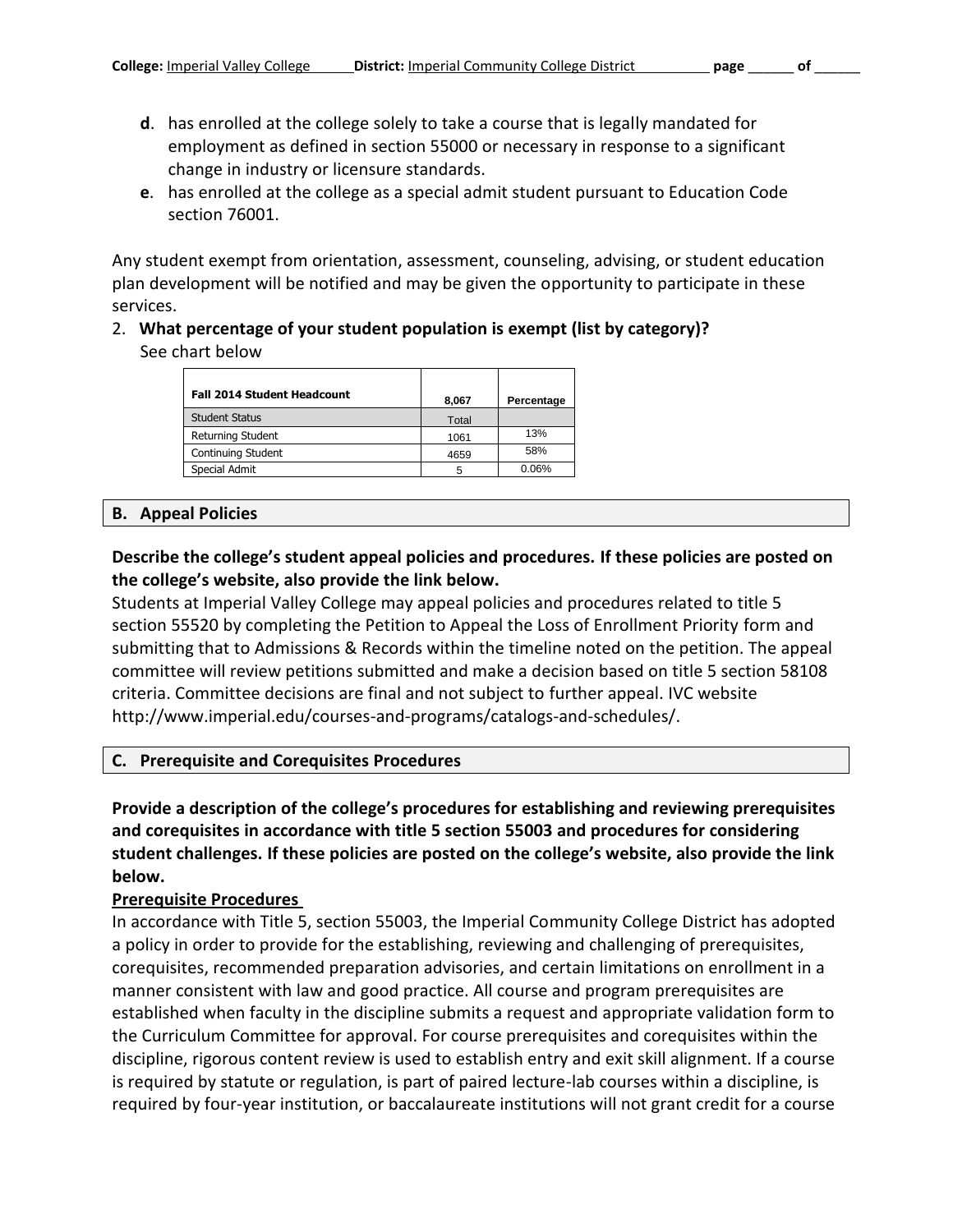unless there is a prerequisite in communication or computation, then neither rigorous content review nor statistical validation is required. Prerequisites, corequisites, and advisories are reviewed at least once every six years.

#### **Challenge Process:**

Any student who does not meet the prerequisite or co-requisite or who is not permitted to enroll in a class due to a limitation on enrolment may file a student petition to challenge the requirements. The grounds for challenge as specified in Title 5 section 55003 include the following:

- The prerequisite or co-requisite has not been established in accordance with the district policy.
- The prerequisite or co-requisite is in violation of Title 5.
- The prerequisite or co-requisite is either unlawfully discriminatory or is being applied in an unlawfully discriminatory manner.
- The student has the knowledge or ability to succeed in the course or program despite not meeting the prerequisite or co-requisite.
- The student will be subject to undue delay in attaining the goal of his or her educational plan because the prerequisite or the co-requisite has not been made reasonably available.

IVC website http://www.imperial.edu/courses-and-programs/catalogs-and-schedules/

Students who wish to challenge a prerequisite or co-requisite or any limitations on enrollment should:

- Make an appointment with the SSSP Director to file a petition to challenge a Prerequisite/Corequisite form. The SSSP Director will review the challenge process with the student and assist him/her in completing the form.
- The Department Chairperson will review the petition and resolve the challenge in no more than 5 working days. If the challenge is granted, or the college fails to resolve the challenge within the 5 day period, the student will be allowed to remain in the course. If no space is available in the course when the challenge was filed, the student shall be permitted to enroll for the subsequent term.
- If the challenge is denied by the Department Chairperson, the student may appeal that decision. Upon receipt of notification to the appropriate Vice President, the decision by the appropriate Vice President is final.
- Upon resolution of the challenge, the Department Chairperson shall forward the student petition and all attachments to the Director of Admissions & Records for institutional approval and filing in the student's permanent record.

IVC website http://www.imperial.edu/courses-and-programs/catalogs-and-schedules/

### **SECTION IV. PROFESSIONAL DEVELOPMENT**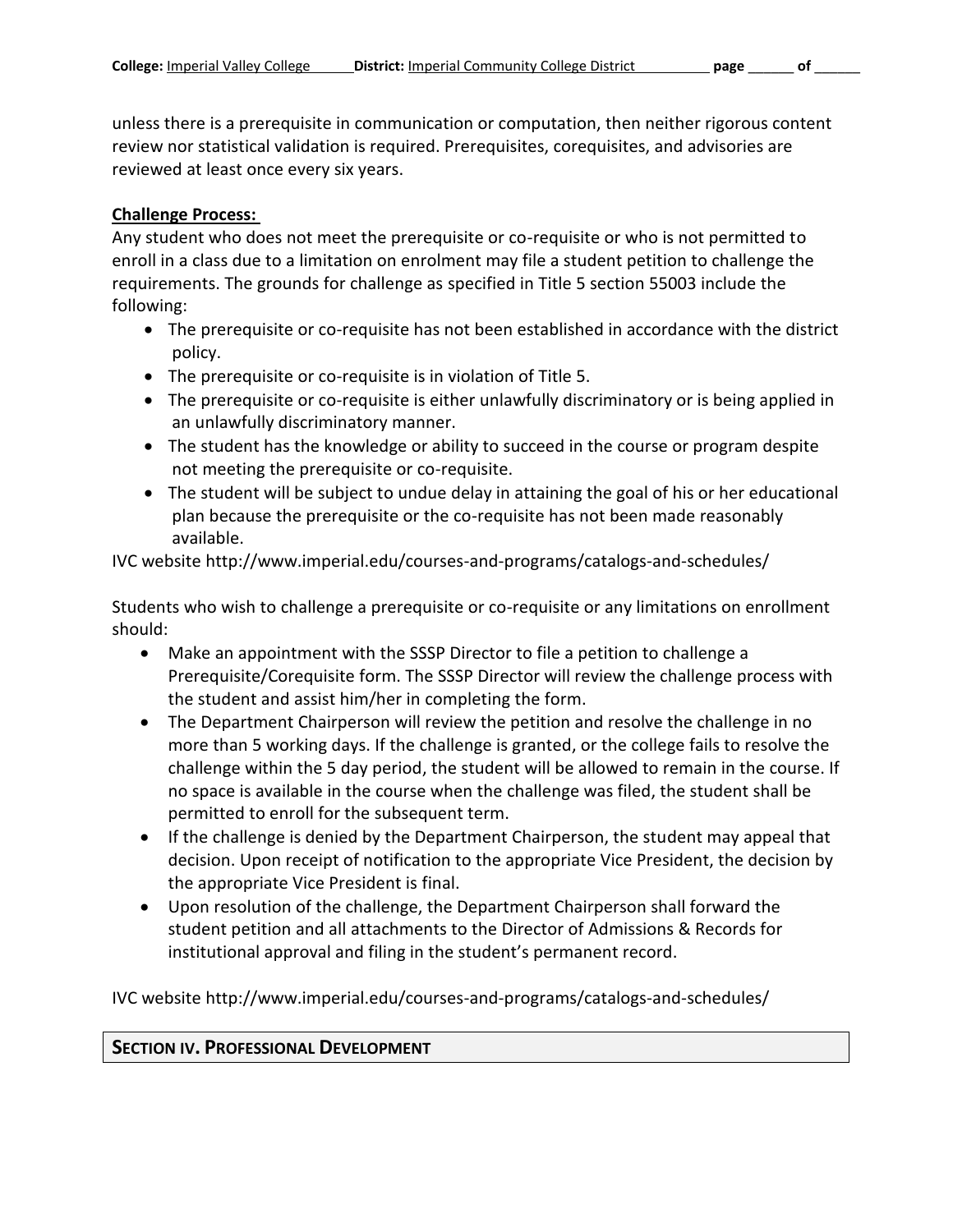## **Describe plans for faculty and staff professional development related to implementation of SSSP.**

The College has recently formed a College Hour Professional Development Committee. The SSSP staff will provide input to the committee as they develop the college's professional development plan to include in the plan professional development activities supporting the Student Success & Support Program. Some of these activities include:

- Counselor Training
- Student Services Classified Training in Roles and Responsibilities in meeting the SSSP guidelines
- Activity planning with faculty and staff for at-risk populations
- Campus-wide information campaign
- Orientations for New Faculty and adjunct faculty
- Campus-Hour workshops for teaching and non-teaching faculty and staff on SSSP related topics

# **SECTION V. ATTACHMENTS**

The following attachments are required:

Attachment A, *Student Success and Support Program Plan Participants*. Please complete the form below of all individuals with their job title, who were involved with creating the SSSP Plan.

Attachment B, *Organizational Chart*. Please attach a copy of your colleges' organization chart and highlight the Student Success and Support Program Coordinator's position. Please include all positions that work directly in the program providing SSSP services, including those listed in the narrative above. If your district has a district SSSP Coordinator in addition to the college SSSP Coordinator, or other district staff included in your plan, please attach a copy of the district organization chart and highlight the district SSSP Coordinator's position (if it is not identified as such on the chart).

Attachment C, *SSSP Advisory Committee*. Attach a list of the members of the college's SSSP Advisory Committee. This can be a list of individuals and their positions or simply the positions. If the committee is chaired by someone other than the SSSP Coordinator, please highlight the chair on the list of members, and identify the correct name of the committee, (advisory committee, coordinating council, steering committee, etc.). If the committee has standing or formalized subcommittees (e.g., SEP, orientation, budget, training, etc.), please list those also.

#### **ADDITIONAL INFORMATION**

Questions regarding the development of the college SSSP Plan may be directed to: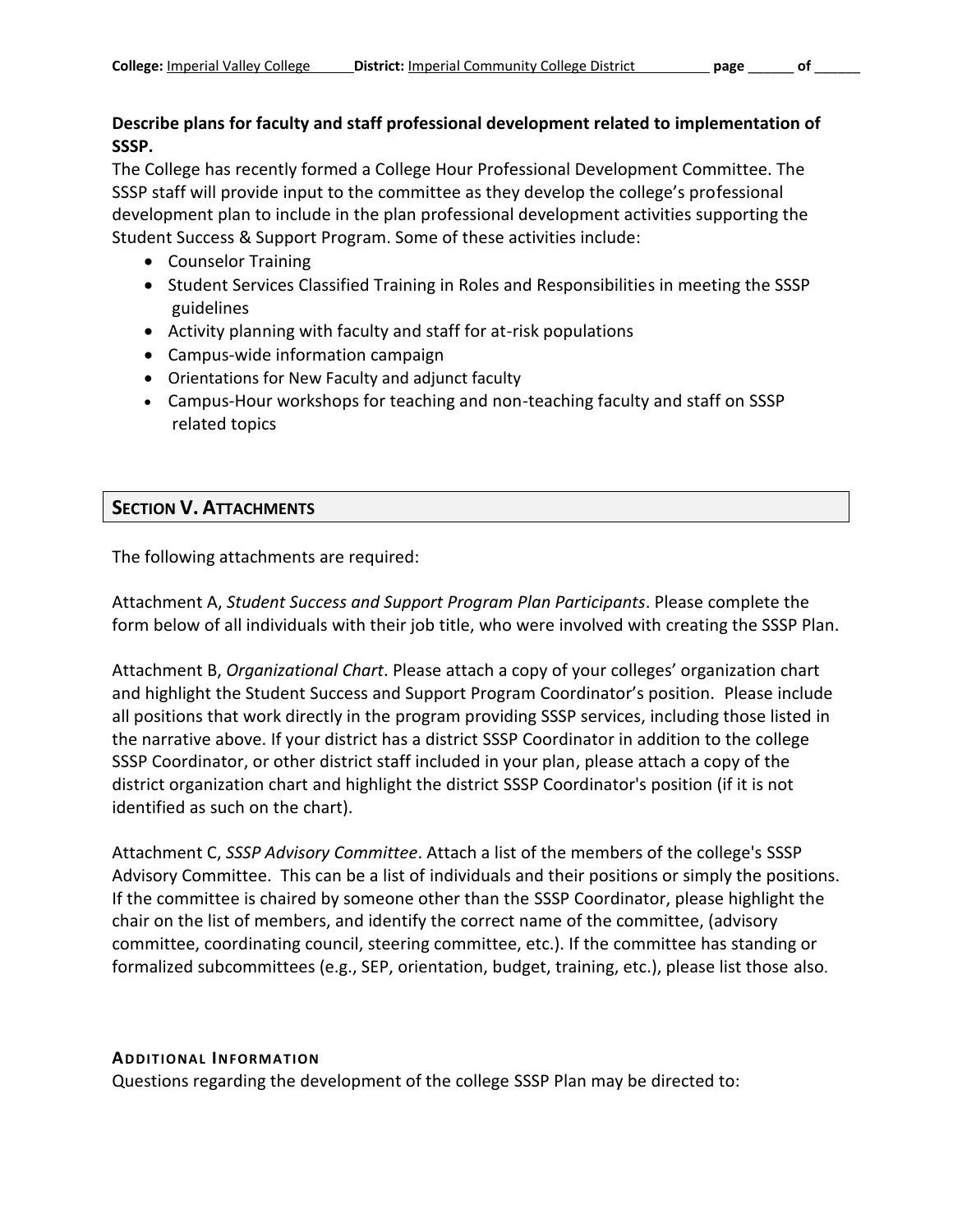Mia Keeley California Community College Chancellor's Office [mkeeley@cccco.edu](mailto:mkeeley@cccco.edu) (916) 323-5953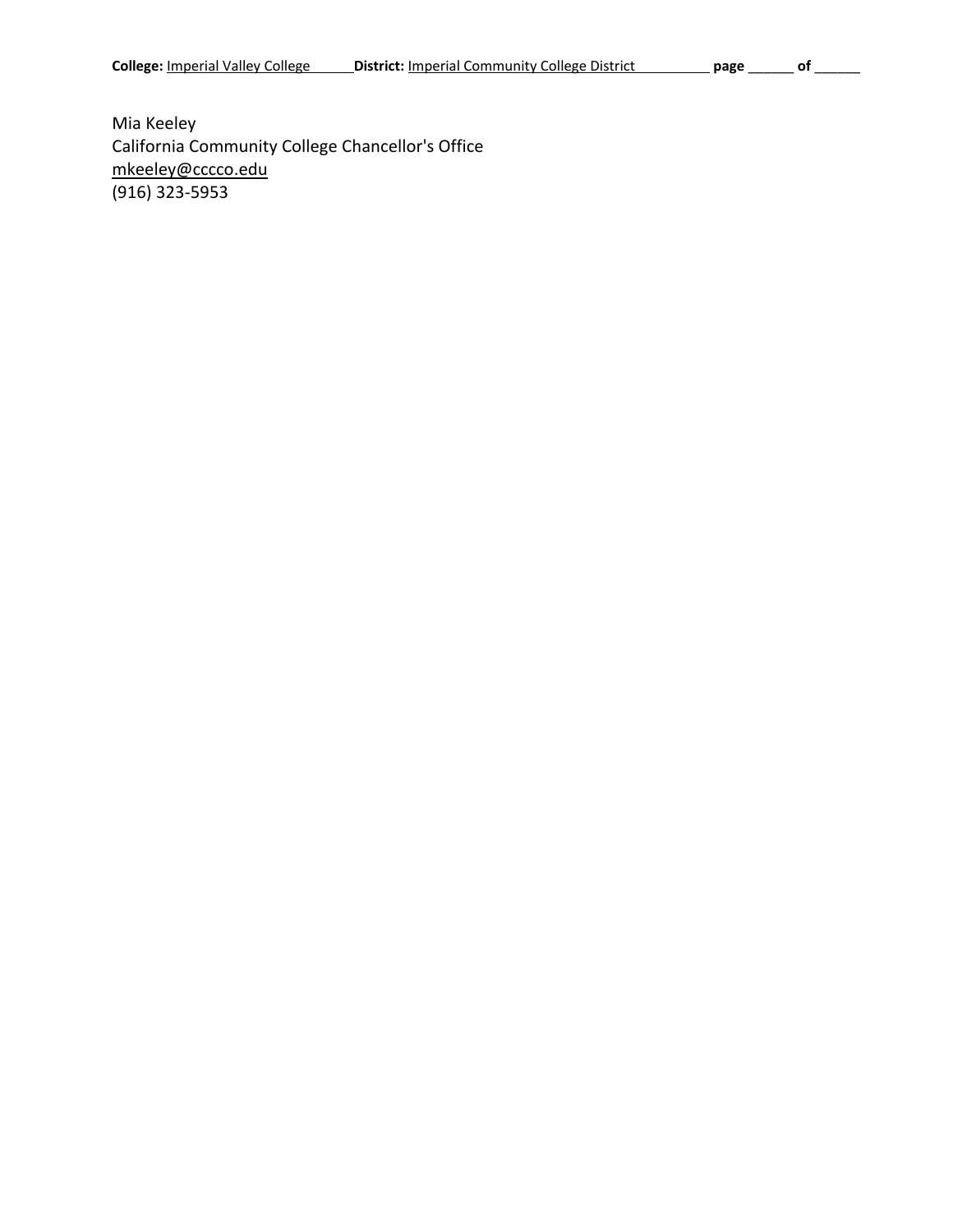# **Attachment A**

# **Student Success and Support Program Plan Participants**

Title 5 Section 55510 (11)(b) requires that the Student Success and Support Program Plan for each college "be developed in consultation with representatives of the academic senate, students, administrators, and staff with appropriate expertise." Please list the persons and their stakeholder group (e.g., Student Senate, Academic Senate, Curriculum Committee, etc.), of the individuals who participated in the development and writing of this Plan. Add more pages as needed.

| Name: Sergio Lopez                        | Title: Interim Vice-President for Student Services                                                                                                                                                                             |
|-------------------------------------------|--------------------------------------------------------------------------------------------------------------------------------------------------------------------------------------------------------------------------------|
| Stakeholder Group: President's Cabinet    |                                                                                                                                                                                                                                |
|                                           | Name: Ted Ceasar Title: Dean of Counseling                                                                                                                                                                                     |
| Stakeholder Group: Administrative Council | <u> 1989 - Johann Stoff, deutscher Stoffen und der Stoffen und der Stoffen und der Stoffen und der Stoffen und de</u>                                                                                                          |
|                                           |                                                                                                                                                                                                                                |
|                                           | Stakeholder Group: Student Services Council National Communications of the Council Council of the Council Council                                                                                                              |
|                                           | Name: Trini Arguelles Title: Counseling Chair                                                                                                                                                                                  |
|                                           | Stakeholder Group: Student Services Council Manual Communication of the Stakeholder Group: Student Services Council                                                                                                            |
|                                           | Name: Dr. Michael Heumann Title: English Professor                                                                                                                                                                             |
|                                           | Stakeholder Group: Academic Senate President National Communications of the Communication of the Communication                                                                                                                 |
|                                           | Name: Dr. Nicholas Akinkuoye Title: Vice-President for Academic Services                                                                                                                                                       |
|                                           | Stakeholder Group: President's Cabinet, Instructional Council Commercity Control of the State Council                                                                                                                          |
| Name: Jose Carrillo                       | Title: Director of Institutional Research <b>Exercise Contracts</b>                                                                                                                                                            |
|                                           | Stakeholder Group: Data Reliability Committee Manual Accords According to the According Stakeholder Group: 0                                                                                                                   |
|                                           |                                                                                                                                                                                                                                |
|                                           | Stakeholder Group: Information Technology example and the control of the control of the control of the control of the control of the control of the control of the control of the control of the control of the control of the |
|                                           | Name: David Zilienski Martin Little: Dean of Arts & Letters                                                                                                                                                                    |
| Stakeholder Group: Academic Services      |                                                                                                                                                                                                                                |
| Name: Dr. Martha Garcia                   | Title: Special Projects Coordinator                                                                                                                                                                                            |
| Stakeholder Group: Academic Services, CTE |                                                                                                                                                                                                                                |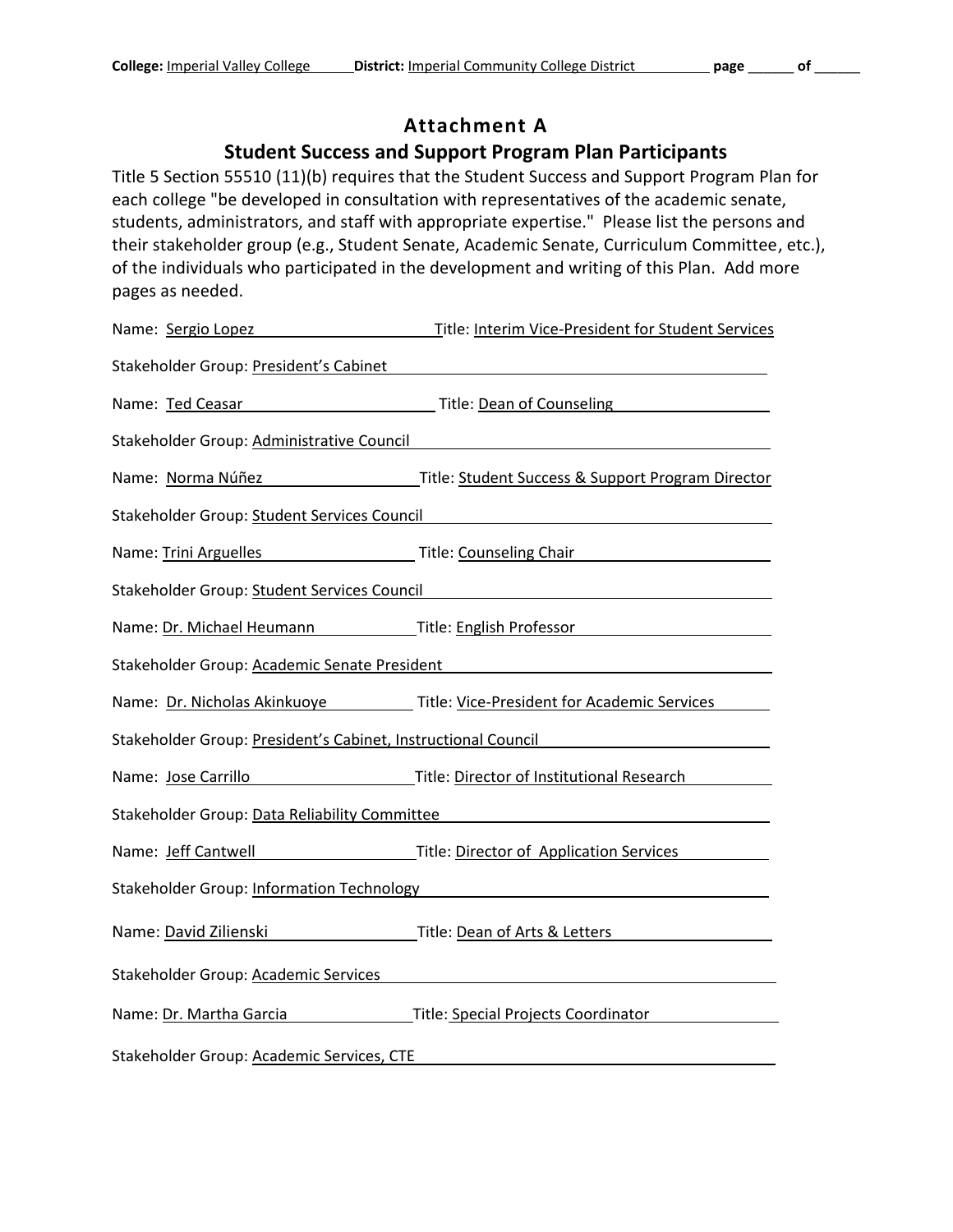| <b>College: Imperial Valley College</b> | <b>District: Imperial Community College District</b> |
|-----------------------------------------|------------------------------------------------------|
|-----------------------------------------|------------------------------------------------------|

| Name: Gloria Hoisington                                       | Title: Director of Admissions & Records                        |  |
|---------------------------------------------------------------|----------------------------------------------------------------|--|
| Stakeholder Group: Student Services Council                   |                                                                |  |
| Name: Allyn Leon                                              | Title: Math Coordinator                                        |  |
| Stakeholder Group: Academic Services                          |                                                                |  |
| Name: Veronica Soto                                           | Title: Transfer Center Director                                |  |
| Stakeholder Group: Student Services Council                   |                                                                |  |
| Name: Edalaine Joy Tango An Title: ASG Student Representative |                                                                |  |
| Stakeholder Group: Associated Student Government              |                                                                |  |
| Name: Adriana Sano                                            | Title: Administrative Assistant to the VP of SS, IT & Research |  |
| Stakeholder Group: Classified Confidential Employees          |                                                                |  |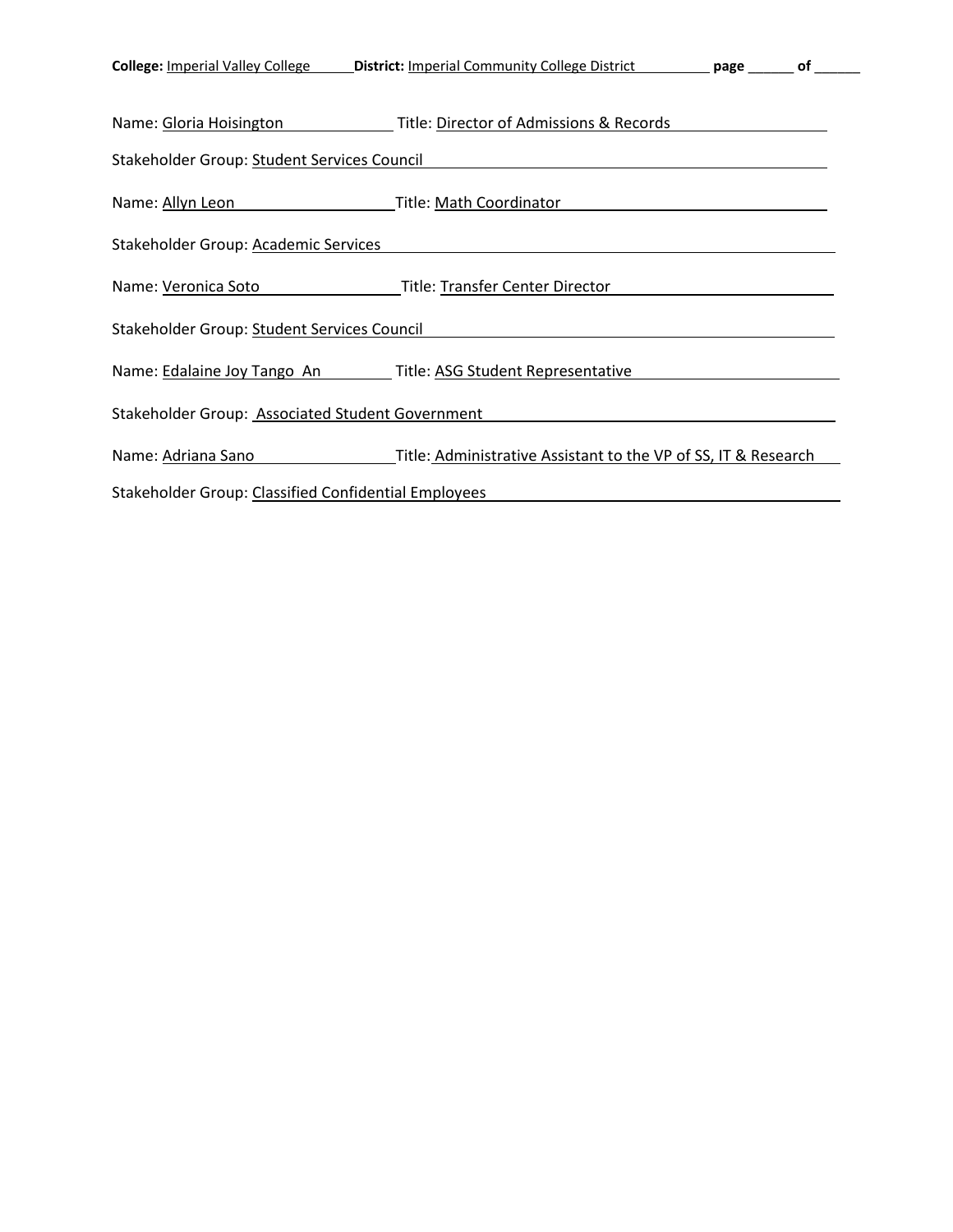